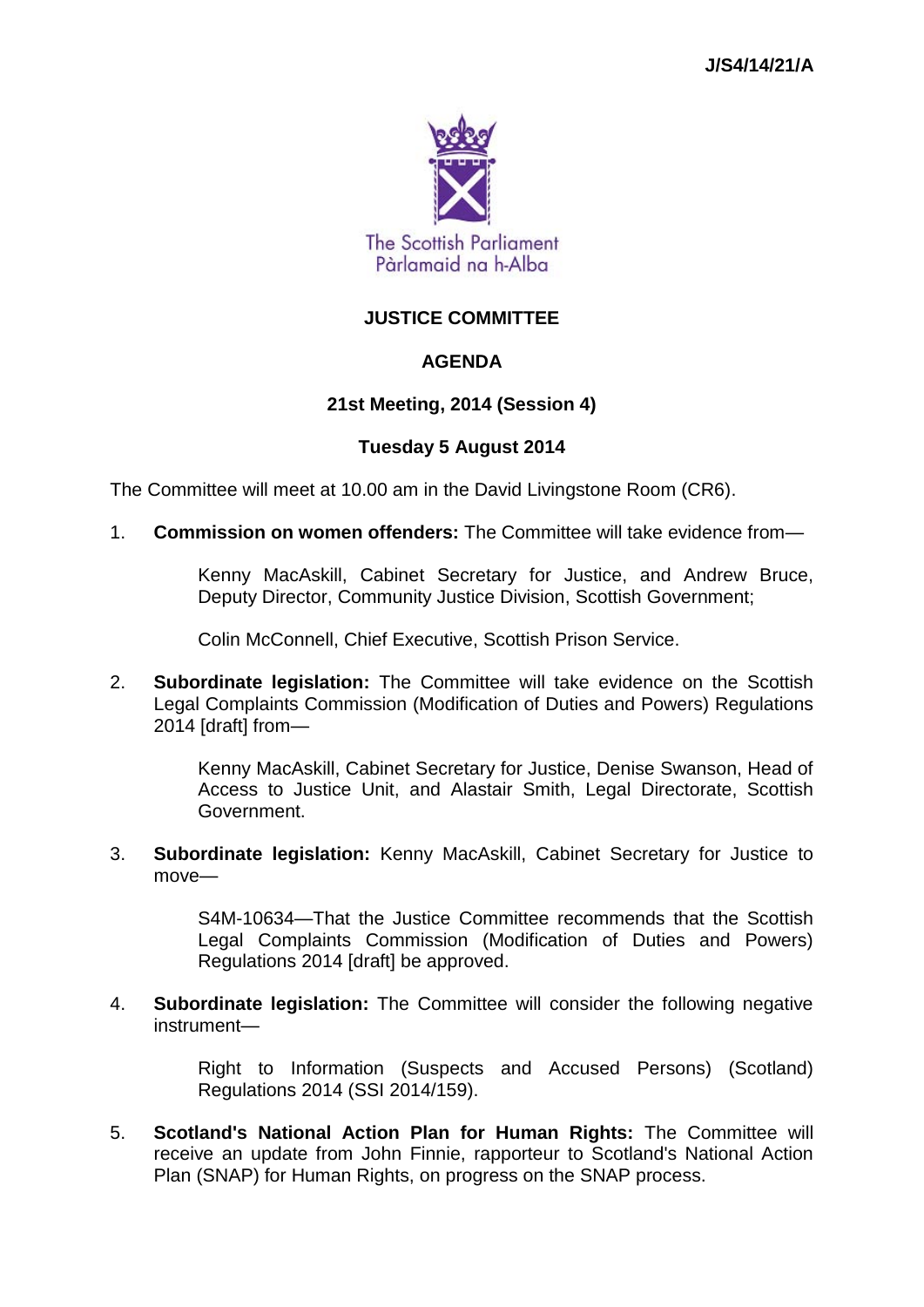## **J/S4/14/21/A**

Irene Fleming Clerk to the Justice Committee Room T2.60 The Scottish Parliament Edinburgh Tel: 0131 348 5195 Email: irene.fleming@scottish.parliament.uk

The papers for this meeting are as follows—

| Agenda item 1                                                                                        |                    |
|------------------------------------------------------------------------------------------------------|--------------------|
| Paper by the clerk                                                                                   | J/S4/14/21/1       |
| Private paper                                                                                        | $J/S4/14/21/2$ (P) |
| Agenda items 2 and 3                                                                                 |                    |
| Paper by the clerk                                                                                   | J/S4/14/21/3       |
| Scottish Legal Complaints Commission (Modification of<br>Duties and Powers) Regulations 2014 [draft] |                    |
| Agenda item 4                                                                                        |                    |
| Paper by the clerk                                                                                   | J/S4/14/21/4       |
| Right to Information (Suspects and Accused Persons)<br>(Scotland) Regulations 2014 (SSI 2014/159)    |                    |
| Agenda item 5                                                                                        |                    |

Paper by the clerk  $J/S4/14/21/5$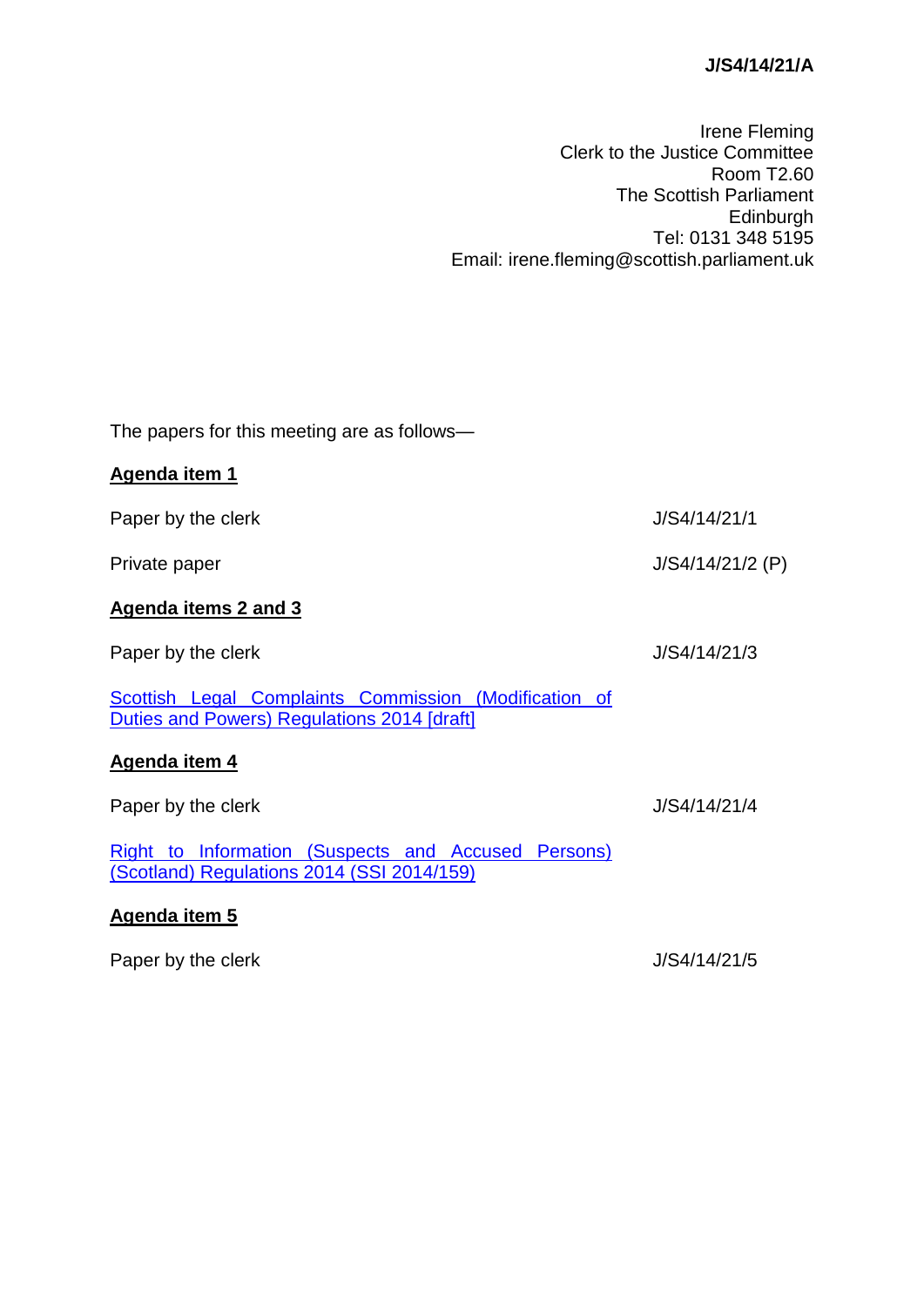### **Justice Committee**

# **21st Meeting, 2014 (Session 4), Tuesday, 5 August 2014**

## **Commission on Women Offenders**

## **Note by the clerk**

## **Purpose**

1. This paper provides background information on implementation of the Commission on Women Offenders' recommendations in advance of the evidence session on 5 August.

## **Background**

2. In response to two consecutive inspection reports critical of conditions at Cornton Vale by Her Majesty"s Chief Inspector of Prisons, the Scottish Government established a Commission on Women Offenders in June 2011 to look at ways to improve the outcomes for women in the criminal justice system. The Commission published its report on 17 April 2012 which included the following recommendations:

- Cornton Vale should be replaced with a smaller specialist prison for women serving a statutory defined long-term sentence and who present a significant risk
- most women prisoners on remand or serving short-term sentences should be held in local prisons to improve liaison with local communities and reintegration
- women at risk of reoffending or custody should have a named key worker as a single point of contact and intensive mentoring
- community justice centres (one stop shops based on the 218 Service, Willow Project and Women"s Centres in England) should be established for women offenders to enable them to access a consistent range of services
- a national Community Justice Service should be established to commission, provide and manage adult offender services in the community.

3. The Cabinet Secretary for Justice accepted a further recommendation that he should report to the Scottish Parliament annually on progress with implementing the recommendations and has provided written reports and evidence to the Committee annually since 2012. These reports and official reports of the evidence sessions are available at: <http://www.scottish.parliament.uk/parliamentarybusiness/CurrentCommittees/70346.aspx>

4. On 3 June 2014, the Committee agreed to write to the SPS, Howard League Scotland, and Dame Elish Angiolini for views on a perceived shift away from the Commission"s recommendations, particularly relating to the size of the new prison and the creation of community justice centres based on the 218 Service in Glasgow. Responses received are provided at Annexe  $A^1$ . On 26 June, the Committee considered these responses and agreed to invite the Cabinet Secretary and SPS to give evidence at its meeting on 5 August.

### **Evidence session**

1

5. The Committee is invited to consider the responses received and to take evidence from the Cabinet Secretary for Justice, Kenny MacAskill, and SPS Chief Executive, Colin McConnell.

 $1$  Due to her workload, Dame Elish Angiolini indicated that she was unable to provide a written response within the timescale.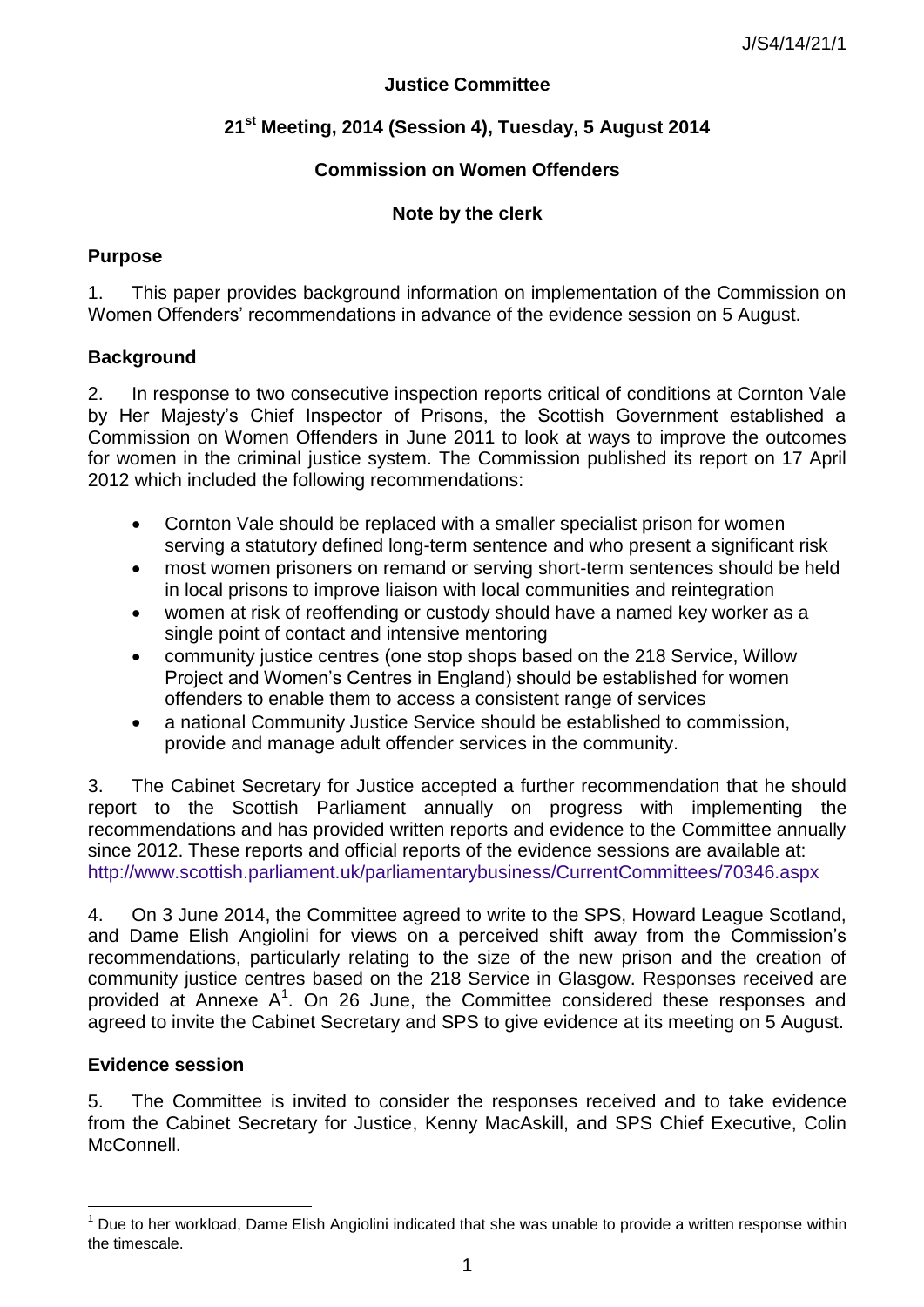# **ANNEXE A**

#### **Response from the Scottish Prison Service to the Convener on implementation of the Commission on Women Offenders' recommendations**

Thank you for your letter of 4 June to Colin McConnell requesting an update on progress in implementing certain recommendations of the Commission on Women Offenders. I am replying in Colin"s absence on annual leave.

My response is set out below. I should point out that those aspects of your letter concerning Community Justice Centres and supported accommodation are matters more appropriate for the Scottish Government to respond to.

I should reiterate the Scottish Prison Service's commitment to delivering on the ambitions laid out in the Commission's report. We have and continue to work closely with a wide range of relevant partners on this agenda and Colin has, as you know, taken personal responsibility for leading this work and established a Women Offenders Project Team to support him doing so. We are confident that our approach – both to the design for Inverclyde and to the further development of our strategy for the management of women in custody – is founded upon and will appropriately deliver the Commission"s recommendations.

The Project Team has adopted an holistic approach to the care and management of women in custody and sought to develop the design of the prison, its ethos and its proposed regime in a complimentary and integrated way. In doing so, each of the Commission"s recommendations has been individually addressed.

In particular I would highlight:

- Inverclyde"s design has ensured that living, learning and working accommodation provides the flexibility and facilities to enable a diversity of activities and interventions to take place;
- the overall design of the prison is being developed with specific needs of women at the forefront and special attention has been given to the mother and baby unit, to the visits facility and to the family help hub. It is our intention that all three areas will have outside garden and play space; and
- the needs of women with mental health and addictions problems, those who are vulnerable and those who display challenging behaviours, have been catered for in the design, as indeed have young women.

Turning to your questions around population management, Inverclyde will be both a national prison catering for women prisoners with particular needs or characteristics and will also act in large part as a local facility for women from the west of Scotland. Through the establishment of a new regional unit for women, which opened at HMP Grampian in March of this year, and a new regional unit for women at HMP Edinburgh, which is due to open in December 2016, the Scottish Prison Service is taking broader steps to manage women prisoners in such a way as to improve liaison with local communities and reintegration.

This "hub and spoke" arrangement will enable women to be located as close to their communities as is practicable – though they may spend a period of time in Inverclyde should they require a programme or other intervention that cannot be provided in their local Establishment. We are confident that this approach is in line with the Commission"s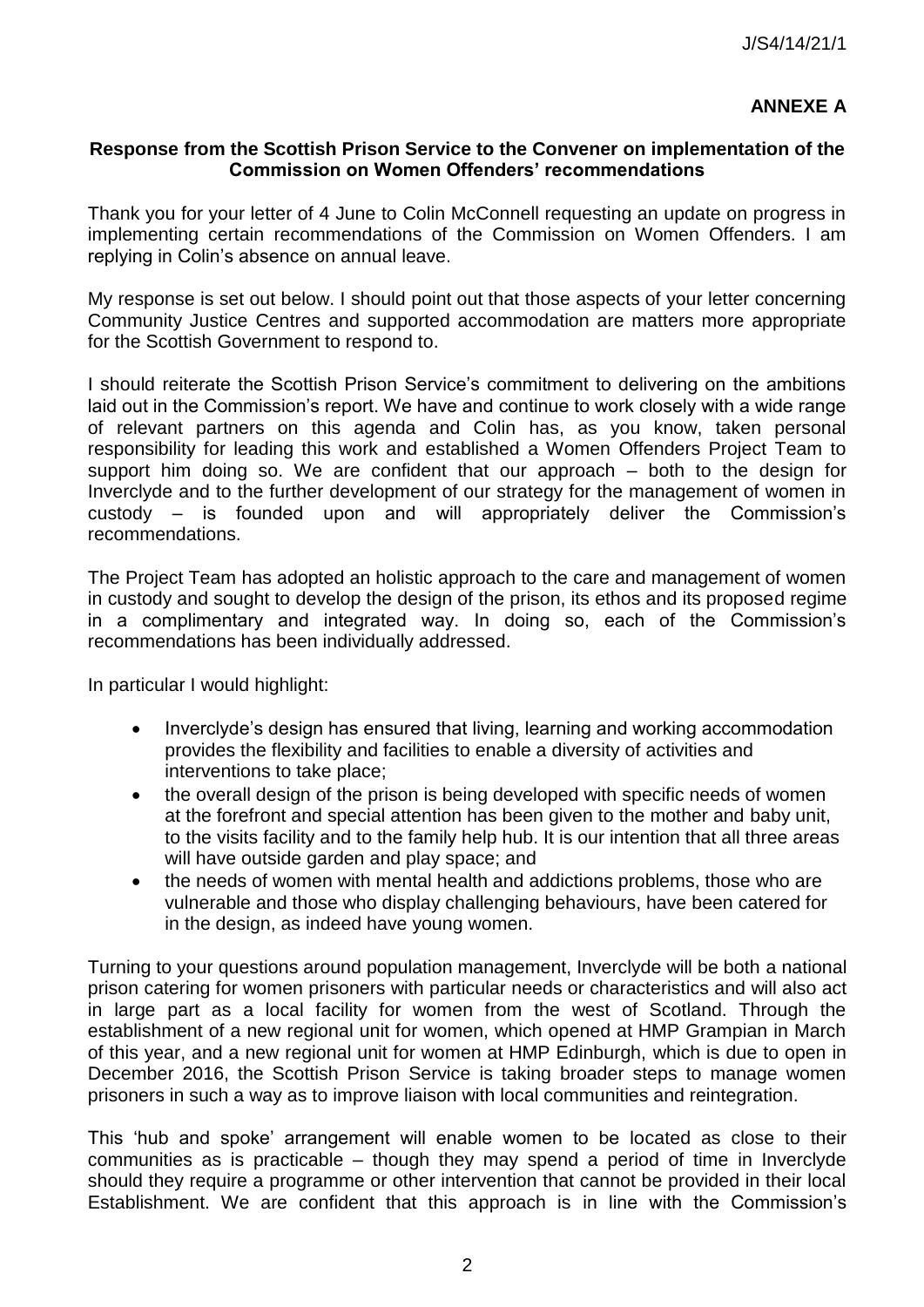conclusions and remain committed to working with partners to build on these developments and facilitate further innovation where it is practicable and affordable.

You asked about Inverclyde"s overall design capacity (300 and capable of expanding to 350 as an operational maximum) and whether there are plans for the use of that capacity to take pressure away from other parts of the estate if and when required.

You will recall Colin"s comments to the Committee in 2012 on this matter when he said that whilst we can look again at how custodial facilities are used across the country as wider justice policies are brought to bear, it is necessary for us to plan to build a replacement for Cornton Vale that can manage a women"s population of around 300. This approach reflects standard practice given that it is notoriously difficult to predict with any great certainty how the prison population may fluctuate. The normal operating capacity for Inverclyde of 300 includes 4 spaces in the mother and baby unit and 8 spaces in the community integration unit, making the prison's mainstream capacity 288 in a combination of single and twin rooms.

Inverclyde is a prison designed specifically for women. There would be no intention to utilise the facility to ease overcrowding in the male Estate.

I hope this information reassures the Committee that the Scottish Prison Service is making good progress on the delivery of the Commission"s recommendations.

Ian Davidson Director of Strategy and Innovation 19 June 2014

### **Response from Howard League Scotland to the Convener on implementation of the Commission on Women Offenders' recommendations**

Howard League Scotland is grateful for the opportunity to comment upon the implementation of the recommendations of the Commission on Women Offenders.

#### **Summary**

1

*It is not possible to contemplate a sustained reduction in Scotland's female prison population without considering the balance between the provision of custodial sentences and the provision of community disposals. These are two halves of the same coin. Two years on from the publication of the report of the Commission on Women Offenders, we are concerned that the balance is still significantly tilted in favour of custody rather than community-based approaches to addressing women's offending behaviour. Nor is it possible to envisage reductions in the female prison population without focussing on the root causes of women's offending – poverty, substance and alcohol misuse, mental health problems, histories of domestic and sexual abuse. These issues must be tackled if we are to prevent women from entering the criminal justice system in the first place.* 

The Cabinet Secretary for Justice recently reflected that the plight of women caught up in our criminal justice system was one of "*the most pressing social issues of recent times"<sup>2</sup> .* The Committee will be familiar with the characteristics and needs of women offenders, and the rise of Scotland"s female prison population, which was the spur for the establishment of the Commission.

 $2^2$  Article of Howard League Scotland website, 24 April 2014

[http://www.howardleaguescotland.org.uk/news/2014/cabinet-secretary-justice-kenny-macaskill-](http://www.howardleaguescotland.org.uk/news/2014/cabinet-secretary-justice-kenny-macaskill-women)women"s[penal-policy](http://www.howardleaguescotland.org.uk/news/2014/cabinet-secretary-justice-kenny-macaskill-women)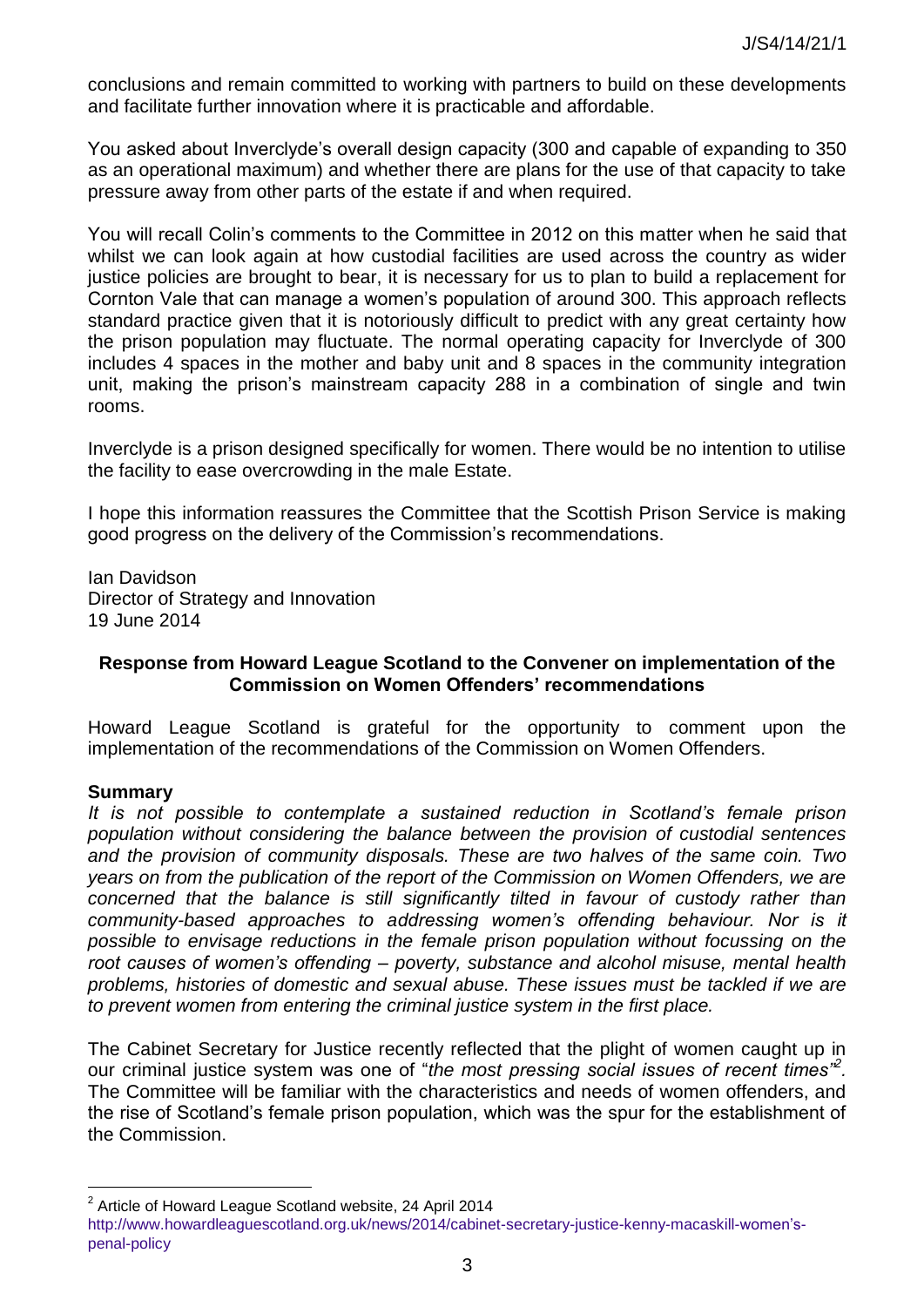The female prison population has risen by 120% since 2000, despite conviction rates remaining stable over the same period. Whilst there has been a small decrease in the number of women in custody over the last year, it remains to be seen whether this reduction will persist. According to Scottish Prison Service figures, on 6 June 2014, there were 332 convicted female prisoners and 75 untried female offenders in custody.

Whilst the Scottish Government nominally accepted the majority of the Commission"s 37 recommendations, we are concerned that some of the recommendations are not being implemented as the report's authors intended.

#### **A replacement for Cornton Vale**

We were pleased to note the Commission's recommendation to close HMP Cornton Vale and welcomed the proposal that it should be replaced with *"a smaller specialist prison for those women offenders serving a statutory defined long-term sentence and those who present a significant risk to the public"*. 3

We are therefore disappointed that the Scottish Government intends to construct a new women"s prison with a maximum capacity of 350 that will handle convicted and remand adult and young offenders of varying legal and security categories and of varying sentence length, from short term sentences to life prisoners. This is a clear departure from the recommendations made by the Commission. In addition to HMP Inverclyde, women will continue to be held in HMP Grampian and HMP Edinburgh currently holds around 100 women. Therefore the projected capacity of the female prison estate once HMP Inverclyde is operational in 2017 will be around 500. HMP Inverclyde is expected to have a lifespan of at least 60 years and the contract for its construction will go out to tender in October 2014.

#### **Building to projections**

1

The failure to reduce capacity in the female prison estate is often justified on the grounds that it is necessary to adhere to prison population projections. However, there is evidence to suggest that creating capacity in the form of new prison places may itself actually increase the likelihood of a rise in the prison population. Cautioning against over-reliance on historical patterns in the prison population, criminologist Dr Sarah Armstrong wrote recently that *"prison forecasts are at risk of triggering a self-fulfilling prophecy encouraging capital*  expansion".<sup>4</sup> Writing about the prison boom in the USA, Spellman (2009)<sup>5</sup> concludes that a *"dramatic improvement in the infrastructure for delivery of alternative sanctions"* is what is likely to be required to reduce prison populations.

#### **The balance between custody and community disposals**

There, if we are to reduce the female prison population in Scotland, as well as a reduction in prison places, there must also be sufficient investment in community disposals for women. This "twin-track" approach is essential if we are to bring a halt to the upward spiral of female imprisonment in Scotland. However, we are not yet convinced that the commitment exists for a sufficient shift in resources to enable this to happen.

The Scottish Government has allocated £3m over the two-year period 2013-15 to support women offenders in the community. This is welcome; however, it pales in comparison with the annual cost of imprisoning women. The Scottish Prison Service estimated in 2011/12 that the average annual cost of imprisonment per prisoner was £32,371. Based on an

 $3$  Report of the Commission on Women Offenders, April 2012, p.10.

 $4$  Article on Howard League Scotland website, 12 June 2014, 'The Problem with prison population projects' by Dr Sarah Armstrong [http://www.howardleaguescotland.org.uk/news/2014/june/problem-prison-population](http://www.howardleaguescotland.org.uk/news/2014/june/problem-prison-population-predictions)[predictions](http://www.howardleaguescotland.org.uk/news/2014/june/problem-prison-population-predictions) 

<sup>5</sup> Spellman, W (2009) *Crime, cash and limited options: Explaining the prison boom* Criminology and Public Policy Volume 8 Issue 1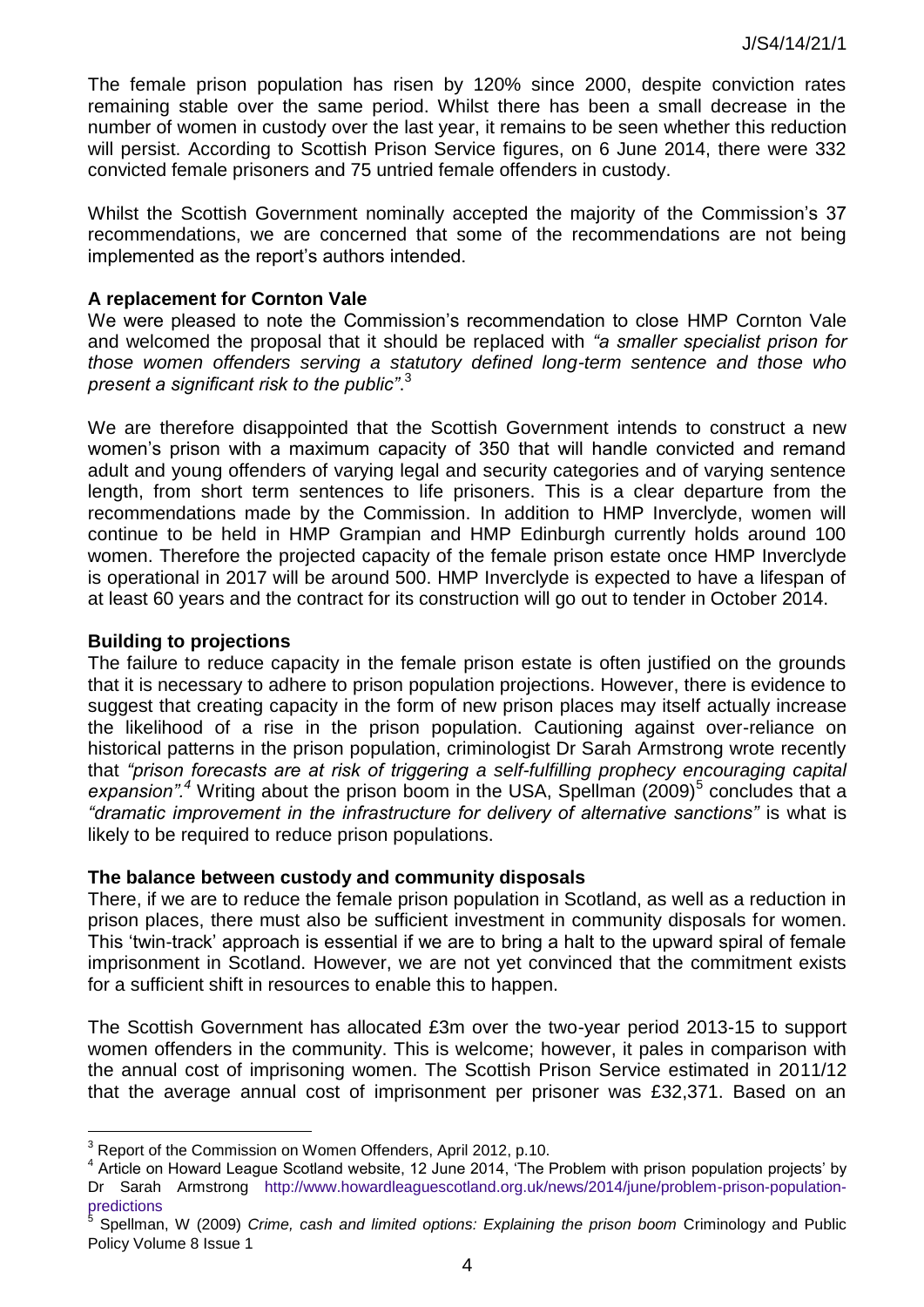average daily female prisoner population of 400, the annual cost of imprisonment for women is in the region of £13m (although it is likely to be higher than this, given the additional needs of female prisoners). We also note that the capital expenditure for HMP Inverclyde is expected to be around £60m.<sup>6</sup>

Privately, a number of organisations working with women offenders have conceded that the resources allocated to community-based interventions are a "drop in the ocean". We also note their concerns about the short-term nature of funding arrangements, which threaten the sustainability of those services, and the ability to demonstrate their effectiveness.

We know that the needs of women offenders are better addressed in the community and the Commission"s report highlighted a number of existing services supporting women in the community. The Cabinet Secretary for Justice indicated in his October 2013 report to Parliament that funds would be made available for the expansion of the Willow project in Edinburgh. However, whilst the Scottish Government intends to maintain its £1.7m annual funding of the 218 Service in Glasgow, we understand that no *additional* funds have been made available to the Service since the publication of the Commission"s report.

#### **Leadership**

The Commission"s report highlighted the importance of leadership in driving forward this agenda. We are disappointed that the recommendation to establish a national Community Justice and Prison Delivery Board has not been implemented, presumably due to the fact that the Scottish Government is currently considering reform of community justice in Scotland more generally. The existence of such a body would provide a critical function, increasing accountability and oversight, and enabling a rebalancing of responses to women"s offending away from custodial sentences to community-based solutions.

We are also concerned that the Scottish Government appears to be stepping back from responsibility for oversight of the response to the Commission's report. When Howard League Scotland asked the Cabinet Secretary for Justice whether the proposals for HMP Inverclyde were in keeping with the Commission"s overall aspirations, he replied saying that decisions relating to the size and design of HMP Inverclyde were operational matters for the Scottish Prison Service.

It is unfair to expect the Scottish Prison Service – whose business it is to build and operate prisons – to take an overview of the whole package required to reduce female imprisonment in Scotland, when so much of the task of meeting that challenge is beyond their control.

### **Sentencing**

1

The Commission's report acknowledged the role that sentencing has played in the growth of the female prison population in Scotland, making five recommendations in this area and a further three recommendations on 'Alternatives to remand'. It noted research carried out by the Scottish Centre for Crime and Justice Research which found *"general longer-term increases in the use of custody compared to other disposals and some degree of upward drift in sentence length"* (p.19). It would seem that sentencing practice remains unchanged and that progress in this area has been limited. Clearly this is cause of concern given the role that sentencing has played in contributing to the growth of Scotland's female prison population.

### **Tackling the root causes of women's offending behaviour**

Our aspiration should be to prevent women coming into contact with the criminal justice in the first instance. Therefore we must address the social disadvantage that shapes some

 $6$  Article in the Evening Times, 11 February 2013, '£60m prison plan delayed' <http://www.eveningtimes.co.uk/news/60-prison-plan-delayed-115184n.20137910>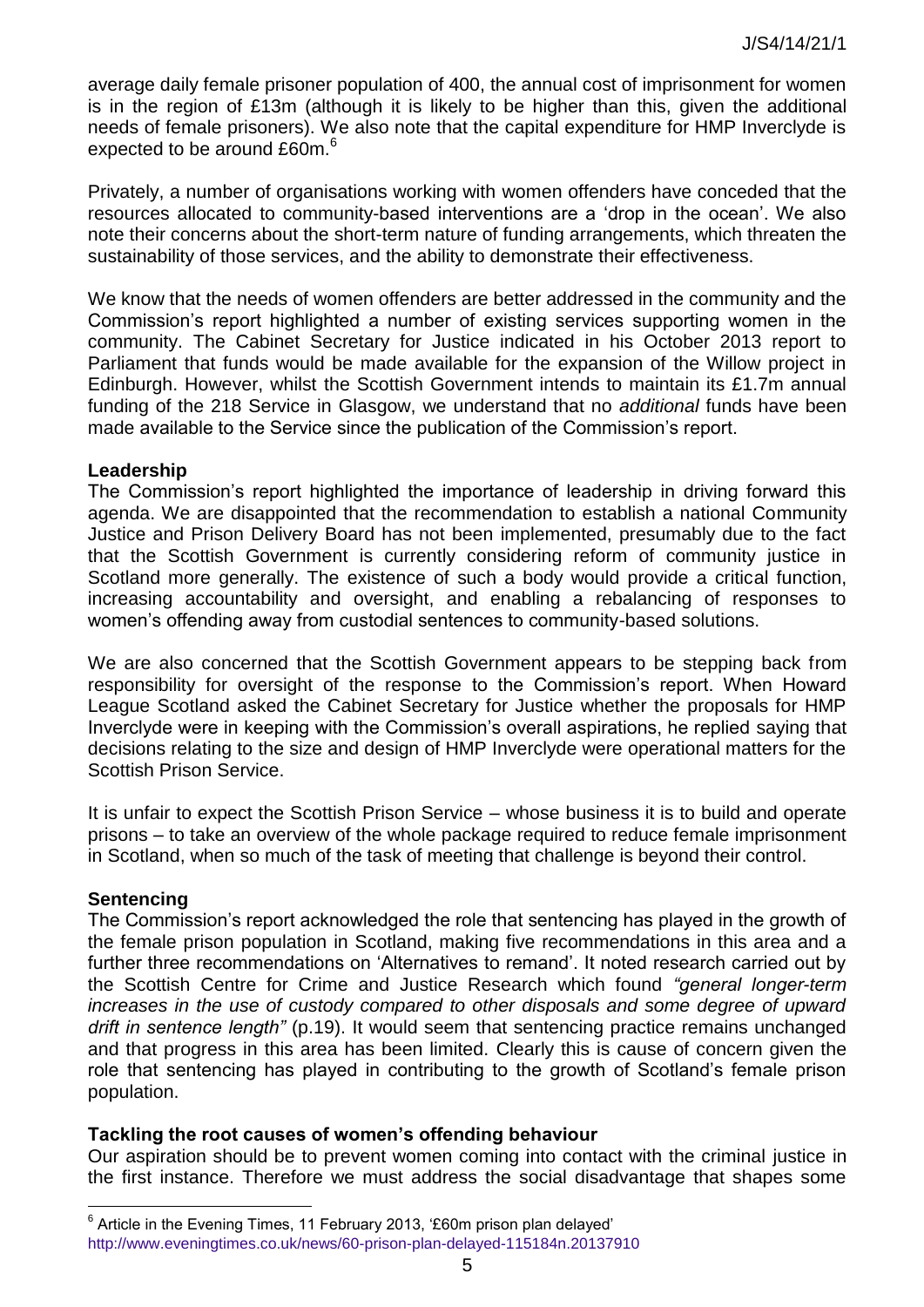women"s lives. Real success in preventing offending behaviour, as well as reducing offending, lies beyond the realms of penal policy.

### **Conclusion**

Very few women need to be in prison for reasons of public protection and the pains of imprisonment are more acute for women than men, as evidenced by the high rates of selfharm and mental illness seen in the female prison population. The damaging, often long lasting, effects on children of maternal imprisonment are also well documented. The £60m allocated to the construction of HMP Inverclyde would be put to better use resourcing community justice centres, as well as the "smaller specialist prison" envisaged by the Commission on Women Offenders. The radicalism at the heart of the Commission"s report is in danger of being lost, as we once again fall back on imprisonment as the primary response to women's offending.

Howard League Scotland 18 June 2014

#### **Addendum to Howard League Scotland's response to the Convener on implementation of the Commission on Women Offenders' recommendations**

Further to our submission on the implementation of the recommendations of Commission on Women Offenders, we wanted to bring the Committee"s attention to work done by Professor Alec Spencer into the cost of prison per prisoner place.

You will recall that in our submission to the Committee, we contrasted the investment in community justice for women offenders with the cost of imprisoning women. The Scottish Prison Service estimated in 2011/12 that the average annual cost of imprisonment per prisoner was £32,371. Based on this figure and an average daily female prison population of 400, the annual cost of imprisonment for women could be calculated as being in the region of £13m.

However, in his submission to the Scottish Prisons Commission in 2007 (available here: [http://www.scotland.gov.uk/Resource/Doc/1102/0056826.pdf\)](http://www.scotland.gov.uk/Resource/Doc/1102/0056826.pdf), Professor Alec Spencer, made the following observation:

*The real cost of imprisonment is difficult to estimate. SPS's Annual Report gives the target annual average cost per prisoner place for 2006/07 as £35,000 and the outturn as £30,989. This excludes the Prisoner Escort Service (run on behalf of prisons, police and courts), capital costs of new buildings and prisoner compensation claims. SPS states that the actual annual average cost per prisoner place, calculated on a resource accounting basis (including capital charges), in 2006-07 was £40,449; also the actual annual average cost per prisoner place including exceptional payments in 2006-07 was £33,925. However, the total cost to the taxpayer for all SPS operations and expenditure was in the region of £396.3 million for 2006/07and for 2007/08 is £427.8 million. Excluding the escort service, the cost of SPS (£374m) divided by the average number of prisoners (7,183) gave a cost of £52,075 per prisoner.* 

Whilst these calculations are a few years out of date, it is not difficult to see that the annual cost of imprisoning women in Scotland to the taxpayer is likely to be considerably higher than £13m per annum.

Howard League Scotland 27 June 2014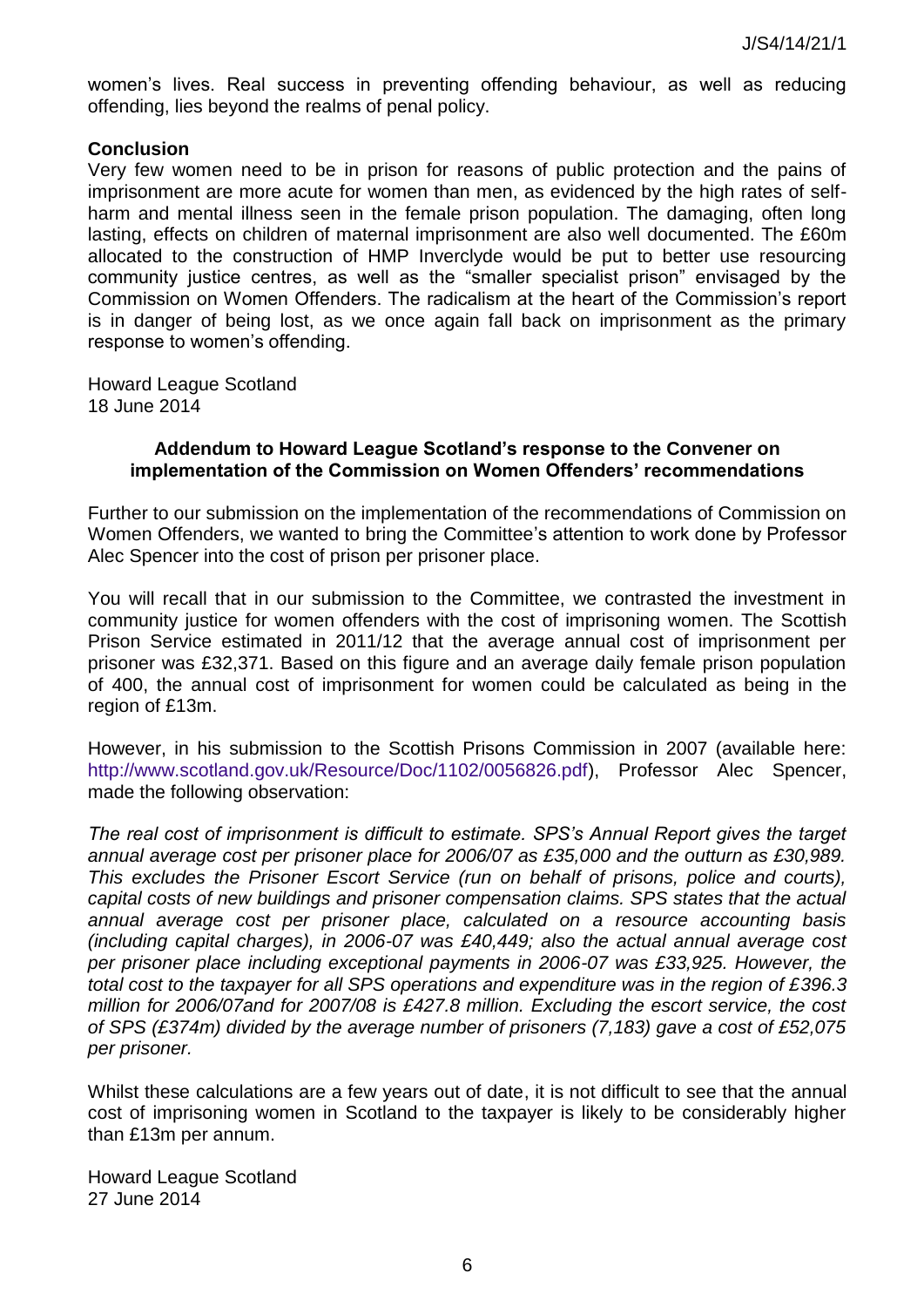# **Justice Committee**

# **21st Meeting, 2014 (Session 4), Tuesday 5 August 2014**

## **Subordinate legislation**

## **Note by the clerk**

### **Introduction**

- 1. This paper invites the Committee to consider the following affirmative instrument:
	- Scottish Legal Complaints Commission (Modification of Duties and Powers) Regulations 2014 [draft].

### **Scottish Legal Complaints Commission (Modification of Duties and Powers) Regulations 2014 [draft]**

### **Purpose of instrument**

2. The draft Regulations were laid under section 41 of the Legal Profession and Legal Aid (Scotland) Act 2007(the 2007 Act).

3. The purpose of this instrument is to make amendments to the Legal Profession and Legal Aid (Scotland) Act 2007 to adjust the duties and powers of the Scottish Legal Complaints Commission and to impose new duties and new powers on it. This includes--

- giving the SLCC the ability to revisit the eligibility of the complaint during the investigation phase;
- providing for a more flexible order of consideration of aspects of complaints;
- giving the SLCC the ability to discontinue the investigation of a complaint and, should it wish, reinstate a complaint where it has discontinued an investigation;
- providing that practitioners about whom a conduct complaint has been made with the power to complain to the SLCC if they feel that the conduct complaint has been poorly handled by the relevant professional organisation;
- providing new powers for dealing with recommendations in reports on handling complaints
- providing for handling complaints to be reinstated;
- placing an obligation on the SLCC to set up and consult an independent panel in certain circumstances.

4. Further details on the purpose of the instrument can be found in the policy note in Annexe A to this paper and an electronic copy of the instrument is available at: <http://www.legislation.gov.uk/sdsi/2014/9780111023846/contents>

### **Consultation**

5. The policy note confirms that a short consultation with targeted groups representing business and consumer interests was appropriate rather than a full public consultation as this was a stakeholder initiative. Consultation packs were sent to the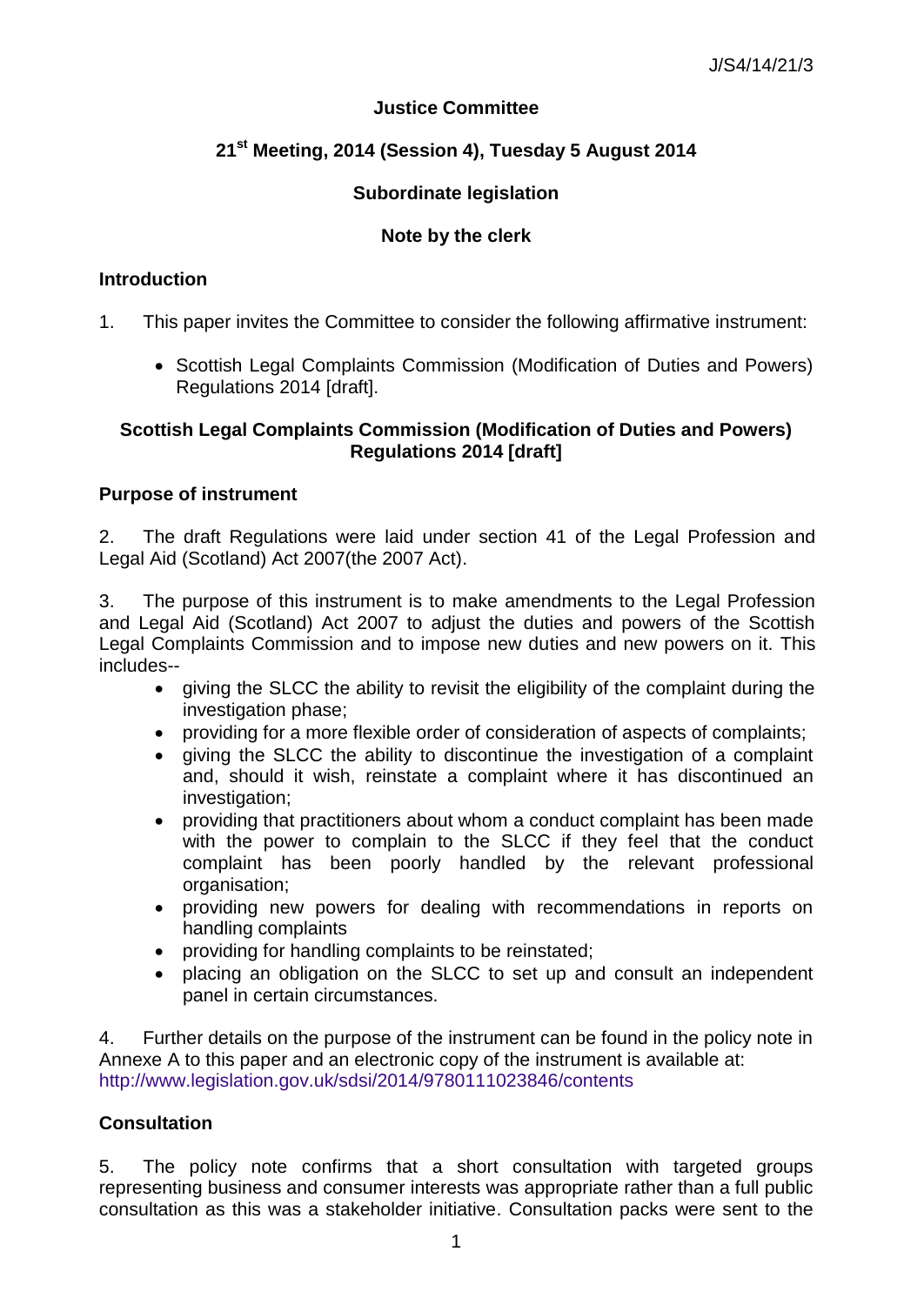Scottish Legal Complaints Commission, the Law Society of Scotland, the Faculty of Advocates, the Association of Commercial Attorneys, the Legal Defence Union, the Scottish Solicitors' Discipline Tribunal, Citizens Advice Scotland, Which? and the Office of Fair Trading.

### **Delegated Powers and Law Reform Committee consideration**

6. The Delegated Powers and Law Reform Committee considered this instrument at its meeting on 17 June 2014 and agreed that it did not need to draw the attention of the Parliament to it on any grounds within its remit.

## **Justice Committee consideration**

7. The Justice Committee is required to report to the Parliament on this instrument by 21 August 2014.

8. The instrument is subject to affirmative procedure (Rule 10.6. of Standing Orders). The Cabinet Secretary for Justice has lodged motion S4M-10634 proposing that the Committee recommends the approval of the instrument. The Cabinet Secretary for Justice will attend the Committee meeting on 5 August to answer any questions on the instrument, and then, under a separate agenda item, will be invited to speak to and move the motion for approval. It is for the Committee to decide whether or not to agree to the motion, and then to report to the Parliament by 30 May 2014.

9. The Parliament will then be invited to approve the instrument.

**10. The Committee is asked to delegate to the Convener authority to approve the report on the instruments for publication.**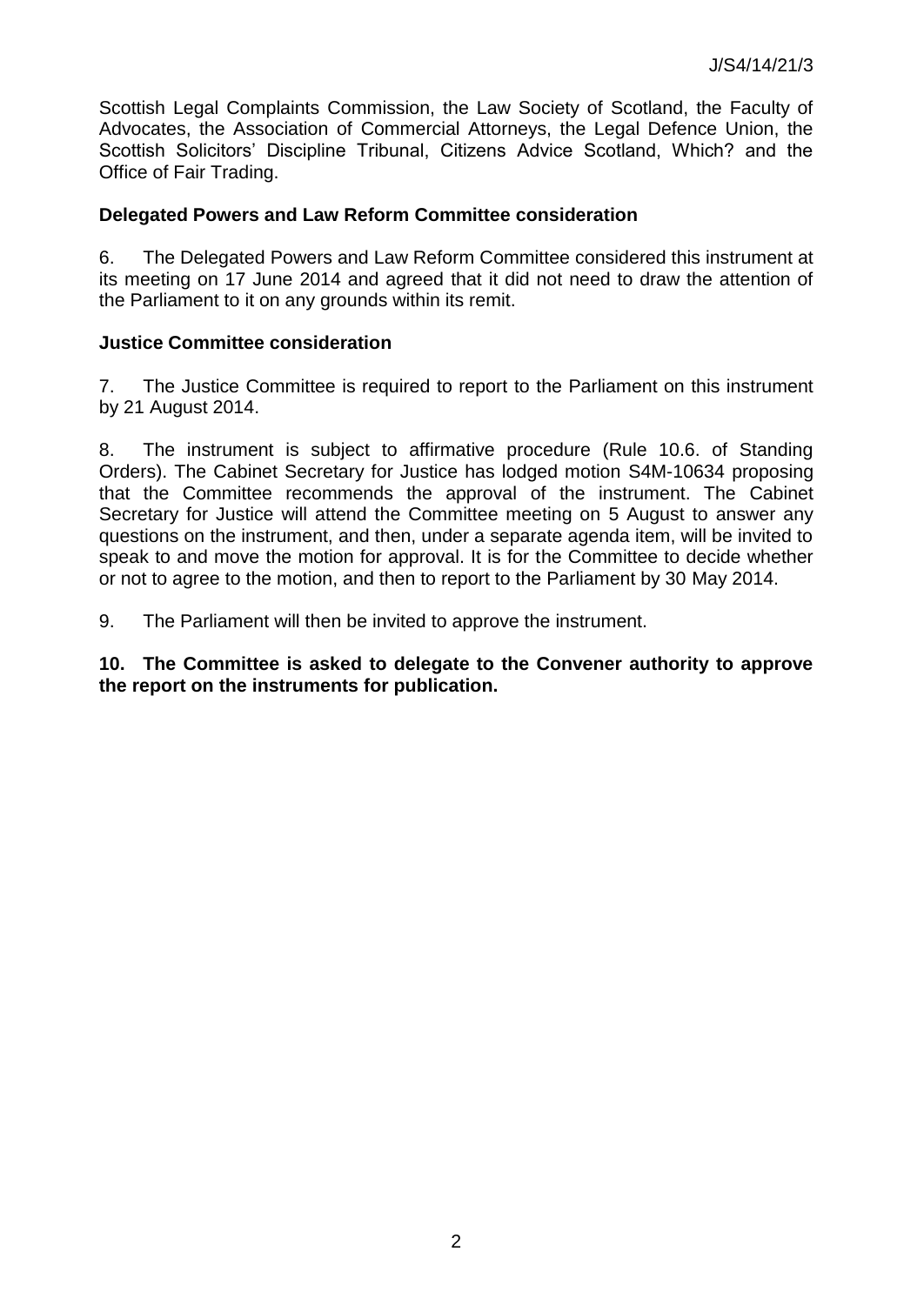## **ANNEXE A**

## **Policy Note: Scottish Legal Complaints Commission (Modification of Duties and Powers) Regulations 2014 [draft].**

The above instrument is made in exercise of the powers conferred by section 41 of the Legal Profession and Legal Aid (Scotland) Act 2007(the 2007 Act).

The instrument, which will make amendments to primary legislation, is subject to the affirmative procedure.

## **Background**

The Law Society of Scotland and the Scottish Legal Complaints Commission ("the SLCC") raised concerns about certain practical aspects of the Legal Profession and Legal Aid (Scotland) Act 2007. They agreed to form a working group together with other stakeholders, the aim of which was to suggest improvements to the complaints process which would benefit both the public and the profession.

Following the conclusion of the working group, the Law Society of Scotland and SLCC wrote jointly to Ms Roseanna Cunningham, Minister for Community Safety and Legal Affairs, on 28 November outlining a number of proposals upon which all member of the working group were agreed.

## **Policy objectives**

This instrument makes of the following changes to the 2007 Act.

# **1. Ability to re-visit eligibility questions**

The Act currently obliges the SLCC to consider the eligibility of a complaint (on the grounds of timeousness, prematurity, frivolity, vexatiousness or lack or merit) prior to investigation of the complaint. Section 9 of the Act currently requires the SLCC, once it has begun an investigation, to continue to investigate that complaint even if it becomes clear, during the investigation, that the complaint would have been ineligible. The SLCC has reported that during the section 9 investigation phase, information can come to light which subsequently reveals that the complaint ought to have been rejected at a much earlier stage because of timeousness, prematurity, frivolity, vexatiousness, or lack of merit. These Regulations give the SLCC the ability to revisit the eligibility of the complaint during the investigation phase.

### **2. Rearranging the order of consideration**

The Act provides for the order in which the SLCC has to consider various preliminary matters before it can begin its investigation. Currently, the SLCC has to firstly consider whether the complaint is premature or timeous, secondly whether the complaint is frivolous, vexatious or totally with merit and only then determine whether the complaint is a conduct or a service complaint. The "Rules of the Scottish Legal Complaints Commission 2013" envisage that different considerations should apply when considering the timeousness and prematurity of conduct complaints and service complaints. They therefore have to determine, administratively, which category the complaint falls into *before* considering timeousness or prematurity. This runs contrary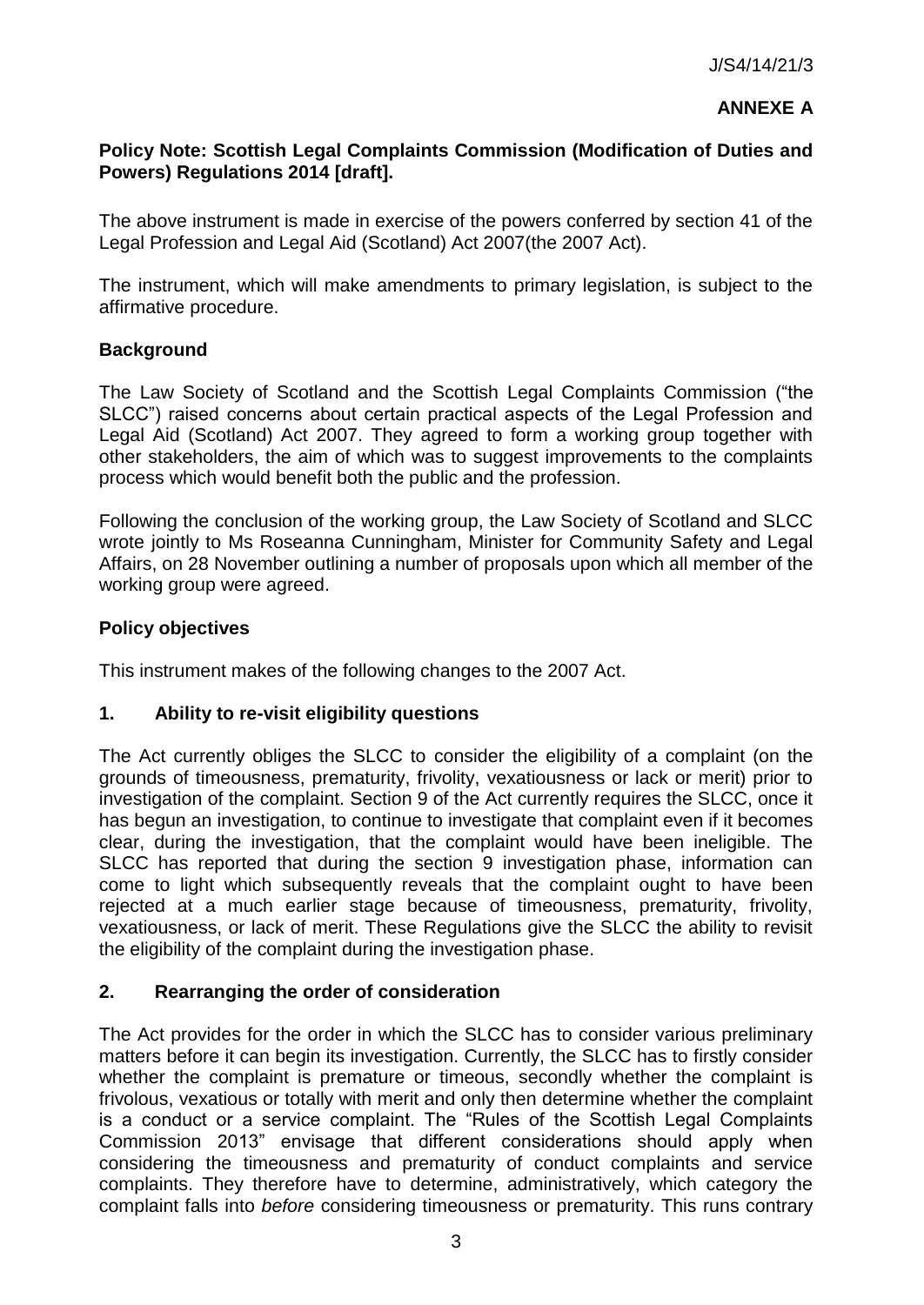to the order required by the legislation. The instrument provides therefore for a more flexible order of consideration, where prematurity can be considered in advance of the categorisation of each complaint as either conduct or services, with categorisation and the eligibility criteria considered afterwards.

# **3. Power to discontinue and reinstate service complaints**

At present section 9 of the 2007 Act requires the SLCC to produce a determination in respect of each and every complaint which reaches the investigation stage. This applies even in cases where the complainer stops co-operating, or unreasonably fails to give the SLCC the information that it needs to properly investigate a complaint. This instrument gives the SLCC the ability to discontinue the investigation of a complaint and, should it wish, reinstate a complaint where it has discontinued an investigation.

# **4. Practitioners to be able to raise handling complaints**

Conduct complaints are remitted by the SLCC to the relevant professional organisation ("RPO") to handle under section 6 of the 2007 Act. Section 23 allows the Commission to investigate complaints by members of the public that the RPO failed to investigate properly their conduct complaint. The instrument provides that practitioners about whom a conduct complaint has been made should similarly be able to complain to the SLCC if they feel that the conduct complaint was poorly handled by the RPO.

# **5. Dealing with recommendations in reports on handling complaints**

Section 24(2) to (6) currently give the RPO 3 months to decide whether or not it will comply with a recommendation in a report by the SLCC on a handling complaint. The SLCC has the same period of 3 months within which to decide whether the RPO has complied with a recommendation in a report on a handling complaint. This means that the SLCC potentially has to wait 3 months before the RPO intimates whether it intends to comply with a recommendation. Additionally, in some cases, depending on the nature of the recommendation, implementation may take longer than 3 months.

The instrument instead provides that:

- i. The RPO must notify the relevant people in writing within 14 days if it is not intending to comply with a recommendation. If that is the case then as at present Commission can take enforcement action.
- ii. Normally the RPO should still have 3 months in which to comply
- iii. There should be an exception where it is not practicable to comply within 3 months eg. if re-investigation of a complaint is ordered it might take longer than 3 months. In that case the onus is to be on RPO inform the relevant parties in such cases and to propose a reasonable timescale. The SLCC can take enforcement action if it doesn't consider what RPO proposing is reasonable or the RPO fails to comply.

# **6. SLCC to be able to reinstate a handling complaint**

Section 23(2) allows the SLCC to discontinue a handling complaint, once they have begun to investigate it but there is no provision for reinstatement of handling complaints. This instrument provides for handling complaints to be reinstated and brings parity with the proposed changes in respect of service complaints.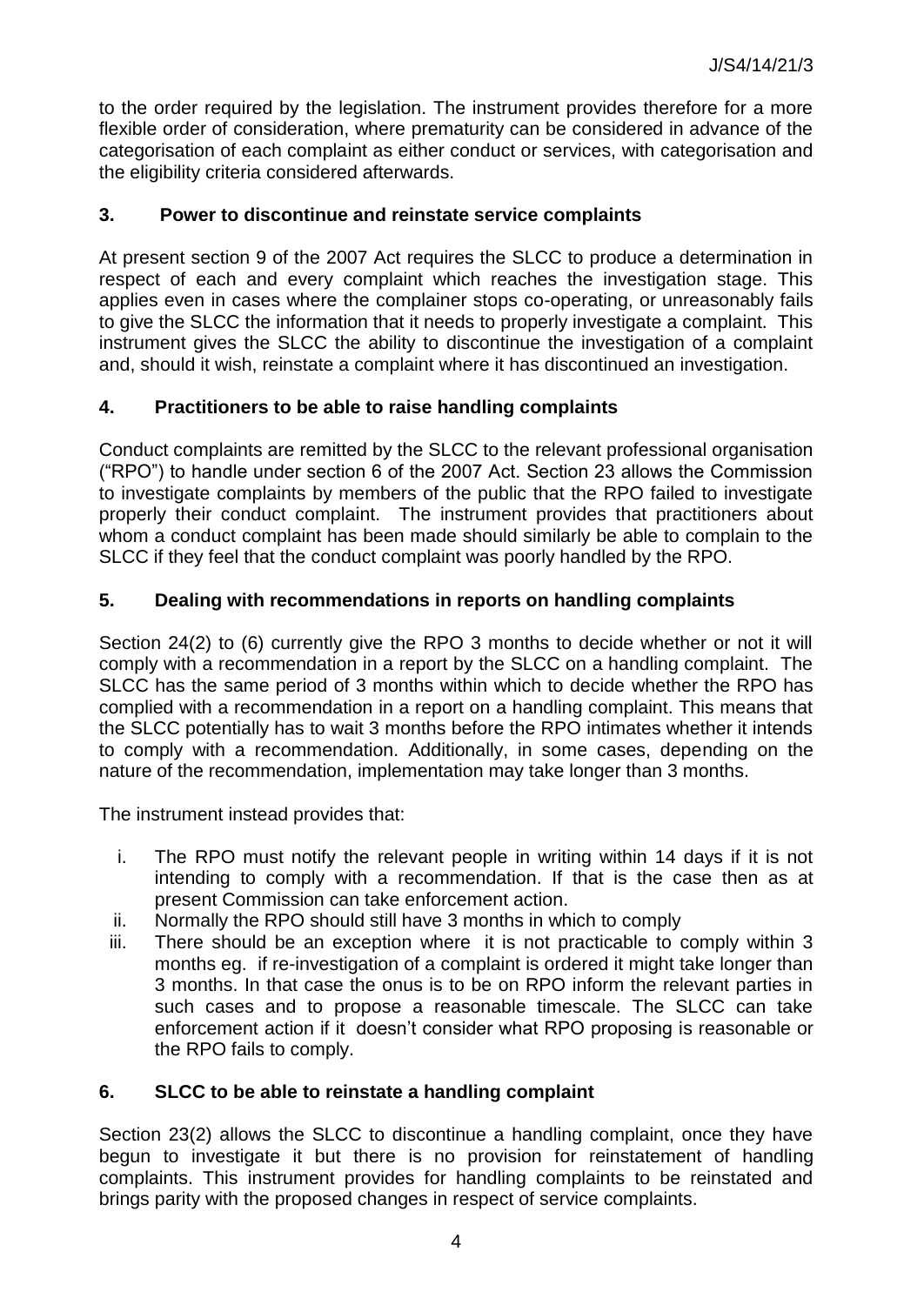## **7. SLCC to be required to establish an independent advisory panel**

Provision is made to oblige the SLCC to set up and consult an independent panel. The panel is to include representatives from consumer and equalities organisations. The functions of the panel are to make recommendations to the Commission for improvements to the Commission's practice and procedures; to suggest topics for research; and express views on matters relating to the Commissions' functions, as the Commission directs. This will facilitate the existing statutory consultation function. Enshrining the existence of the group in statute will enhance its status and give it protection against arbitrary dissolution – a protection which a consumer group established administratively would not have.

## **Consultation**

A stakeholder consultation was held between March and April 2014 on these proposed changes to the 2007 Act. It was decided that a short consultation with targeted groups representing business and consumer interests was appropriate rather than a full public consultation as this was a stakeholder initiative in the first place.

Consultation packs were sent to the SLCC, Law Society of Scotland, the Faculty of Advocates, the Association of Commercial Attorneys, the Legal Defence Union, the Scottish Solicitors' Discipline Tribunal, Citizens Advice Scotland, Which? and the Office of Fair Trading.

### **Regulatory impact assessment**

A partial Regulatory Impact Assessment was carried out. It provided evidence to support our recommendation that no final BRIA needs to be produced for these proposals.

### **Financial effects**

These amendments do not require law firms, consumers or the public sector to do anything, there is no additional cost to implementing the amendments. There will be a minimal cost to the SLCC in terms of staff time spent on creating new rules of procedure and adapting systems.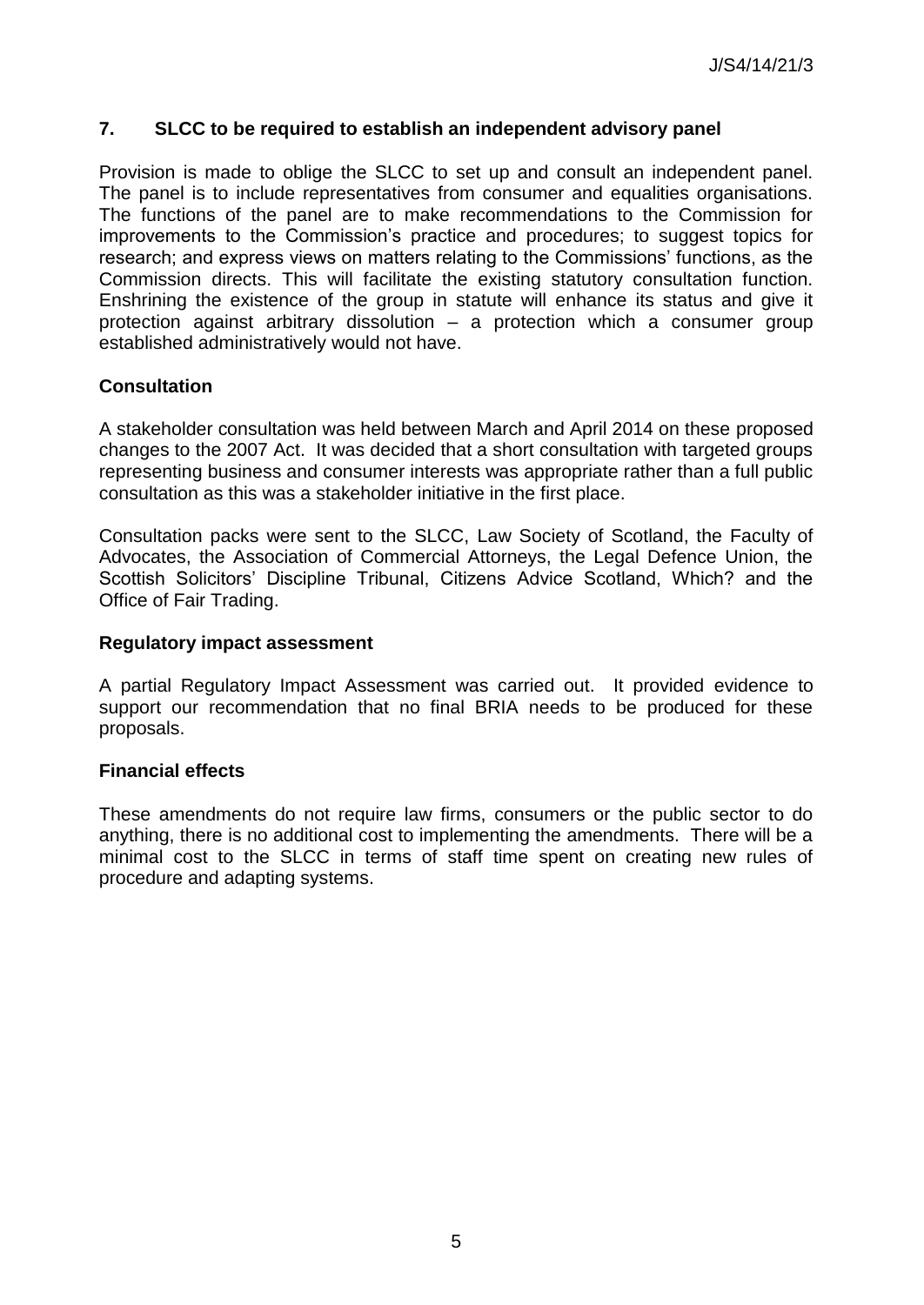## **Justice Committee**

# **21st Meeting, 2013 (Session 4), Tuesday 5 August 2014**

## **Subordinate legislation**

## **Note by the clerk**

## **Purpose**

1. This paper invites the Committee to consider the following negative instrument:

 Right to Information (Suspects and Accused Persons) (Scotland) Regulations 2014 (SSI 2014/159).

2. Further details on the procedure for negative instruments are set out in Annexe A attached to this paper.

### **Right to Information (Suspects and Accused Persons) (Scotland) Regulations 2014 (SSI 2014/159)**

### **Introduction**

3. The purpose of the instrument is to ensure that a person is provided as soon as reasonably practicable with such information (verbally or in writing) as is necessary to satisfy the requirements of Articles 3 and 4 of the Directive 2012/13/EU of the European Parliament and of the Council on the right to information in criminal proceedings. This information is included within a Letter of Rights to be passed to every suspect who is in police custody, conveying information about the right of access to a lawyer and assisting in ensuring that suspects are informed of essential information. In particular, the Regulations require—

(a) that persons in police custody are provided with information about their rights, verbally or in writing, as required to satisfy the requirements of Articles 3 and 4 of the Directive;

(b) that a person held in police custody can access any documents held by constables of the Police Service of Scotland or members of police staff which are essential to challenging effectively the lawfulness of their arrest and detention, as required to satisfy Article 7(1) of the Directive;

(c) the chief constable to publish guidance describing the documents that are accessible, how requests must be handled, and how a person can obtain a review of any failure or refusal to make such documents available.

4. The introduction of this "Letter of Rights" was also separately recommended by the Carloway Review into Criminal Law and Practice. A non-statutory letter was introduced in July 2013 and these regulations place the requirement on a statutory footing in compliance with the Directive.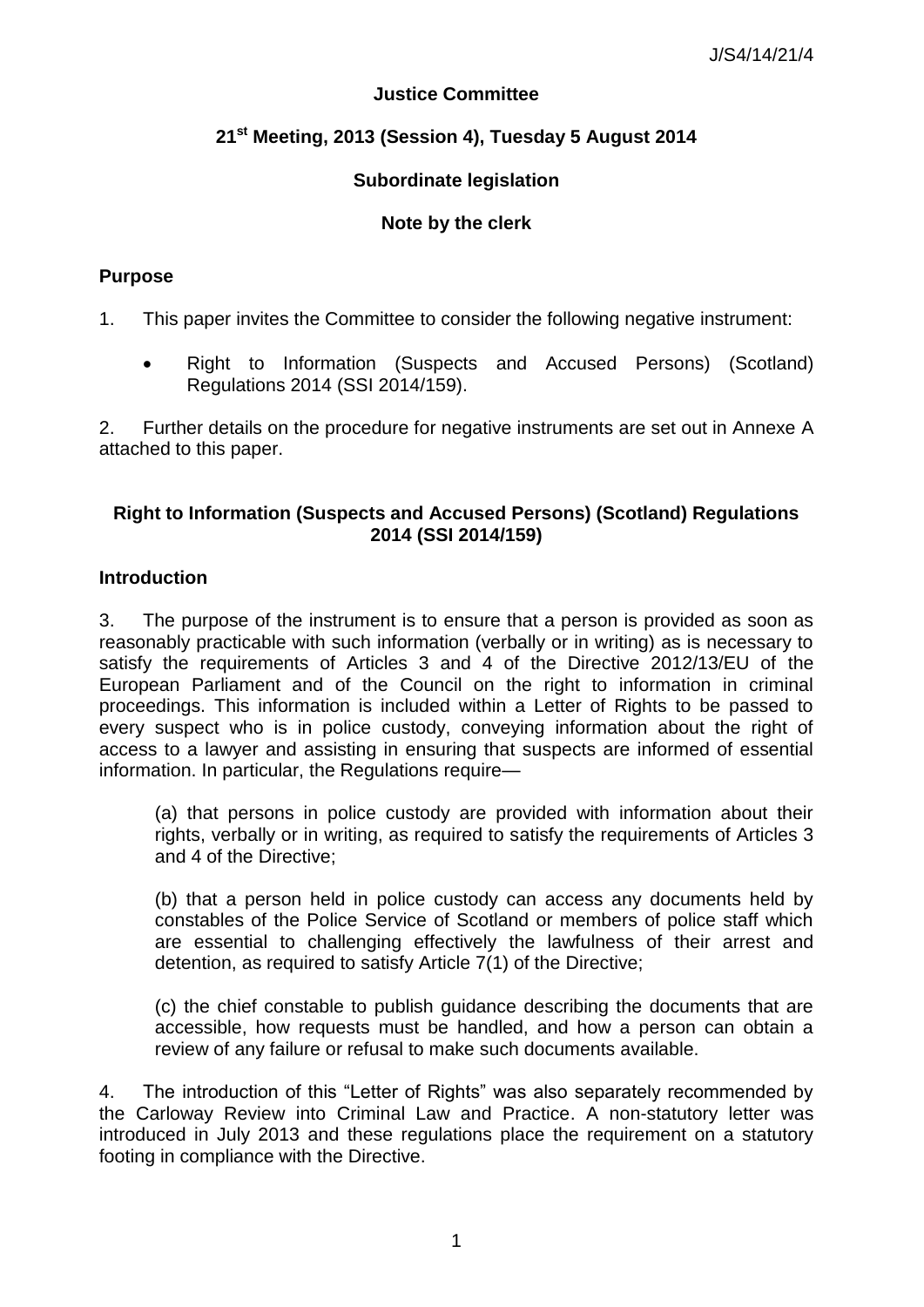5. The provisions are contained in the Criminal Justice (Scotland) Bill. However, following the decision to postpone Stage 2 of the Bill until next year, this instrument makes provision for the existing regime.

6. The instrument comes into force on 6 June 2014.

7. Further details on the purpose of the instrument can be found in the policy note (see below). An electronic copy of the instrument is available at: <http://www.legislation.gov.uk/ssi/2014/159/contents/made>

## **Consultation**

8. The policy note on the instrument confirms that formal public consultation on Lord Carloway's recommendations and the plans for the Bill, including provision of the Letter of Rights, took place between July and October 2012. Further consultation with key stakeholders, specifically on plans for the Letter of Rights, took place between January and May 2013 ahead of the introduction of the Bill in June 2013 and the roll out of the Letter of Rights in July 2013. Further discussions have also been held with Police Scotland, the Crown Office and Procurator Fiscal Service, Scottish Legal Aid Board and the Law Society.

### **Delegated Powers and Law Reform Committee consideration**

9. The Delegated Powers and Law Reform (DPLR) Committee considered this instrument at its meeting on 24 June 2014 and agreed to draw the instrument to the attention of the Parliament because the "28 day rule" had not been complied with. The letter to the Presiding Officer setting out the reasons for non-compliance is reproduced on page 11 of this paper.

10. In the letter, the Scottish Government explains that the Regulations have been prepared and are proposed to be brought into force as quickly as possible, to transpose urgently into Scots law certain provisions of the Directive 2012/13/EU on the right to information in criminal proceedings. This follows the re-scheduling of Stage 2 of the Criminal Justice (Scotland) Bill into 2015, as originally certain provisions of that Directive were to be transposed by the Bill.

11. The DPLR Committee accepted the Scottish Government's reasons for breaching the rule.

12. The DPLR Committee also agreed to draw to the attention of the Justice Committee the terms of regulation 3(2) and the Scottish Government's response, which explains the effect of that paragraph.

13. Regulation 3(2) provides that a person in police custody must be provided "as soon as reasonably practicable" with such information as is necessary to satisfy the requirements of Articles 3 and 4 of the Directive. Articles 3.1 and 4.1 of the Directive provide that the information should be provided "promptly". The Scottish Government has explained in its response that the Regulations do not specify a time limit for the provision of the information because, as a matter of practice, a suspect will not be interviewed before a Letter of Rights under Article 4 of the Directive is provided to the person. The DPLR Committee draws to the attention of the Justice Committee that regulation 3 does not make provision for that latest timing, which is referred to within the preamble to the Directive.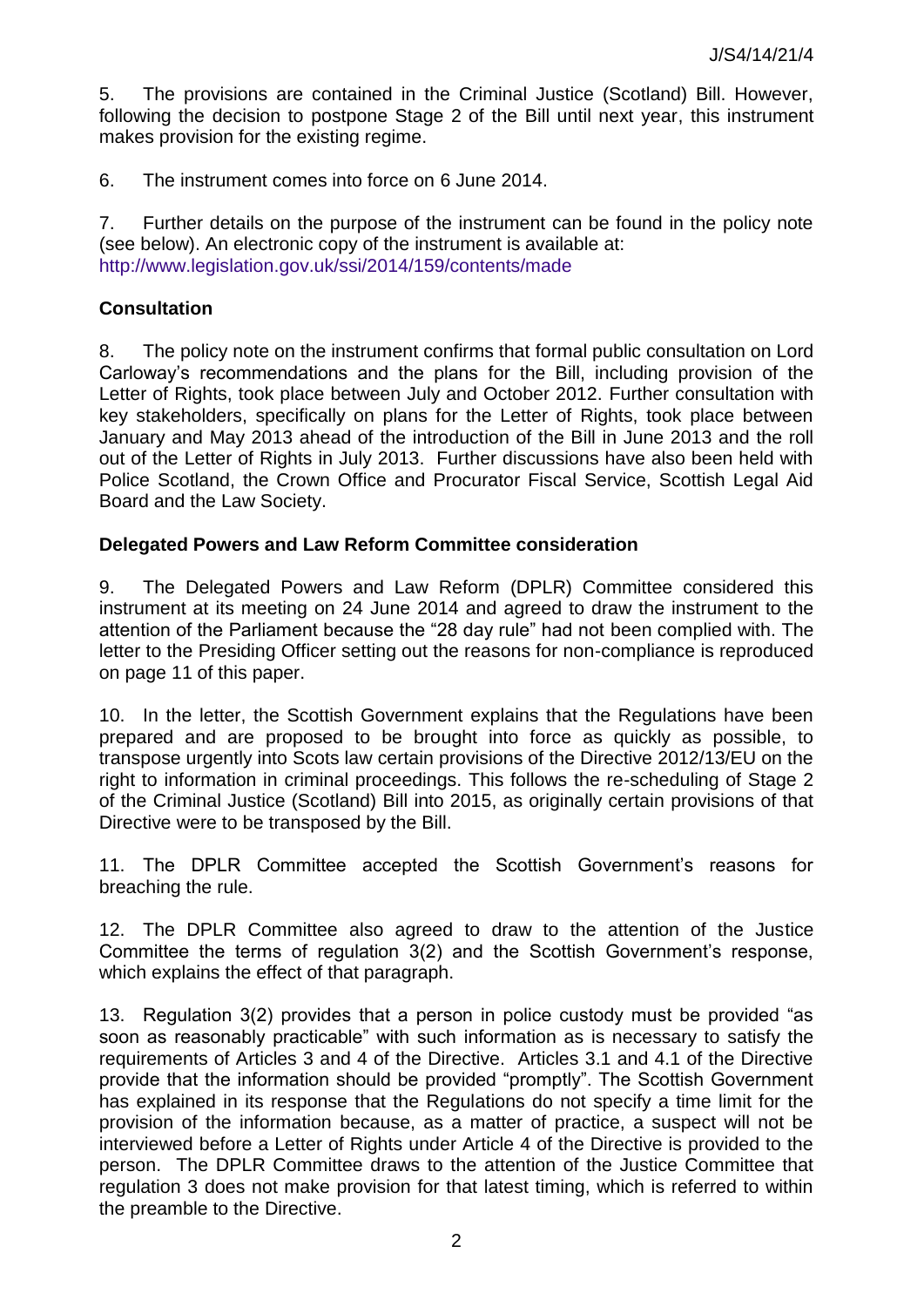14. The relevant extract from the DPLR Committee's report on the instrument is reproduced on page 6 of this paper.

### **Justice Committee consideration**

15. If the Committee agrees to report to the Parliament on this instrument, it is required to do so by 18 August 2014.

#### **Policy Note:**

## **Right to Information (Suspects and Accused Persons) (Scotland) Regulations 2014 (SSI 2014/159)**

The Right to Information (Suspects and Accused Persons) (Scotland) (Regulations) 2014 ("the Regulations") were made in exercise of the powers conferred by section 2(2) of the European Communities Act 1972. The instrument is subject to negative procedure.

### **Policy Objectives**

The Regulations ensure that a person is provided as soon as reasonably practicable with such information (verbally or in writing) as is necessary to satisfy the requirements of Articles 3 and 4 of the Directive 2012/13/EU of the European Parliament and of the Council on the right to information in criminal proceedings ("the Directive"). This formally enhances human rights in Scotland.

This information is included within a "Letter of Rights" to be passed to every suspect who is in police custody, conveying information about the right of access to a lawyer and assisting in ensuring that suspects are informed of essential information.

The Carloway Review into Criminal Law and Practice separately recommended the introduction of a Letter of Rights in Scotland. Accordingly a non-statutory Letter of Rights was introduced in July 2013, available in 34 languages. The Regulations bring this provision onto a statutory footing in order to comply with Articles 3 and 4 of the Directive.

To transpose Article 8.1 of the Directive into Scots law in relation to the Letter of Rights, the Regulations also provide that a constable will record the time at which and the identity of the person by whom the suspect is provided with the Letter of Rights.

Furthermore the Regulations ensure that, upon request, suspects or their solicitors will be provided free of charge with access to any documents held by Police Scotland, related to their specific case, which are essential to challenging effectively the lawfulness of their arrest and detention. This will satisfy Article 7.1 of the Directive. The police will also be required to issue guidance under the regulations which will explain how a person may challenge a refusal or failure to provide access to information under the Regulations.

Many of the requirements of the Directive are already covered by Scots law under the Criminal Procedure (Scotland) Act 1995 and the disclosure regime under Part 6 of the Criminal Justice and Licensing (Scotland) Act 2010. The Regulations will provide a statutory basis for the Letter of Rights and transpose the remaining provisions of the Directive into Scots Law.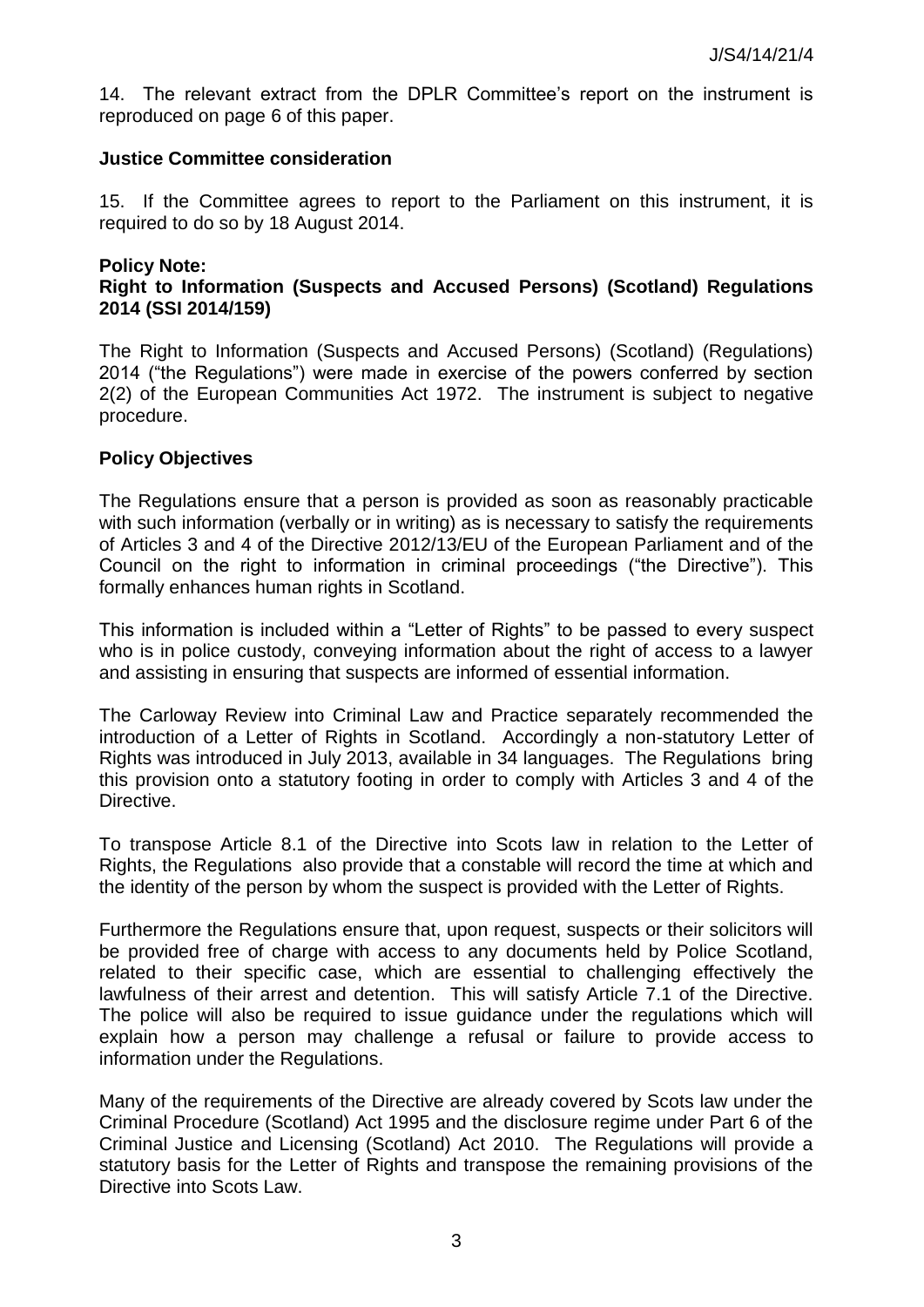Originally Articles 3 and 4 of the Directive were to have been transposed by section 5 of the Criminal Justice (Scotland) Bill ("the Bill"). On 24 April the Scottish Government agreed to a proposal from opposition parties to reschedule Stage 2 of the Bill to take place after Lord Bonomy's Review of post-corroboration safeguards has reported in 2015. The provisions will remain in the Bill for discussion at Stage 2 in relation to the new arrest and detention regime set out in the Bill. In the meantime, this instrument will make provision for the existing regime.

## **Consultation**

Formal public consultation on Lord Carloway's recommendations and the plans for the Bill, including provision of the Letter of Rights, took place between July and October 2012. An analysis of responses to this consultation is available online<sup>1</sup>. This report includes a full list of those who responded and agreed to the release of this information.

Further consultation with key stakeholders, specifically on plans for the Letter of Rights, took place between January and May 2013 ahead of the introduction of the Bill in June 2013 and the roll out of the Letter of Rights in July 2013. Provision of the Letter of Rights was also subject to Parliamentary scrutiny at Stage 1 of the Bill. The general principles of the Bill were agreed by Parliament following the Stage 1 debate on 27 February 2014.

During Parliamentary scrutiny of the provisions in the Bill, an amendment was suggested to the effect that information about suspects' rights should be provided both verbally and in writing. However Police Scotland have indicated that they already endeavour to ensure all suspects understand their rights, and that providing it both verbally and in writing would result in disproportionate time and resource implications. Uninterrupted the Letter of Rights takes around 5 minutes to read, and with c.200,000 suspects a year being processed, this could equate to an additional 16,666 hours of police time per annum associated with this specific task alone. Having considered this amendment, officials recommended that the Regulations should reflect the Bill, i.e. not requiring the information to be given both verbally and in writing. This also allows the police to deliver the Letter of Rights verbally if a suspect cannot read, or if a person cannot be given a paper copy of the Letter of Rights due to safety concerns. The Letter of Rights provisions will remain in the Bill for discussion at Stage 2, in the context of the new regime.

Further discussions have also been held with Police Scotland, the Crown Office and Procurator Fiscal Service, Scottish Legal Aid Board and the Law Society.

### **Impact Assessments**

An equality impact assessment has been completed on the draft.

For the majority of protected characteristics,<sup>2</sup> the policy creates no negative impacts. There are positive impacts for all groups stemming from an increased awareness of their rights in custody and the fact that simple and accurate information will be provided to all.

 1 <http://www.scotland.gov.uk/Resource/0041/00410913.pdf>

 $2$  As per the Equality Act 2010, section 4, the protected characteristics are: age, disability, gender reassignment, marriage and civil partnership, pregnancy and maternity, race, religion or belief, sex, sexual orientation.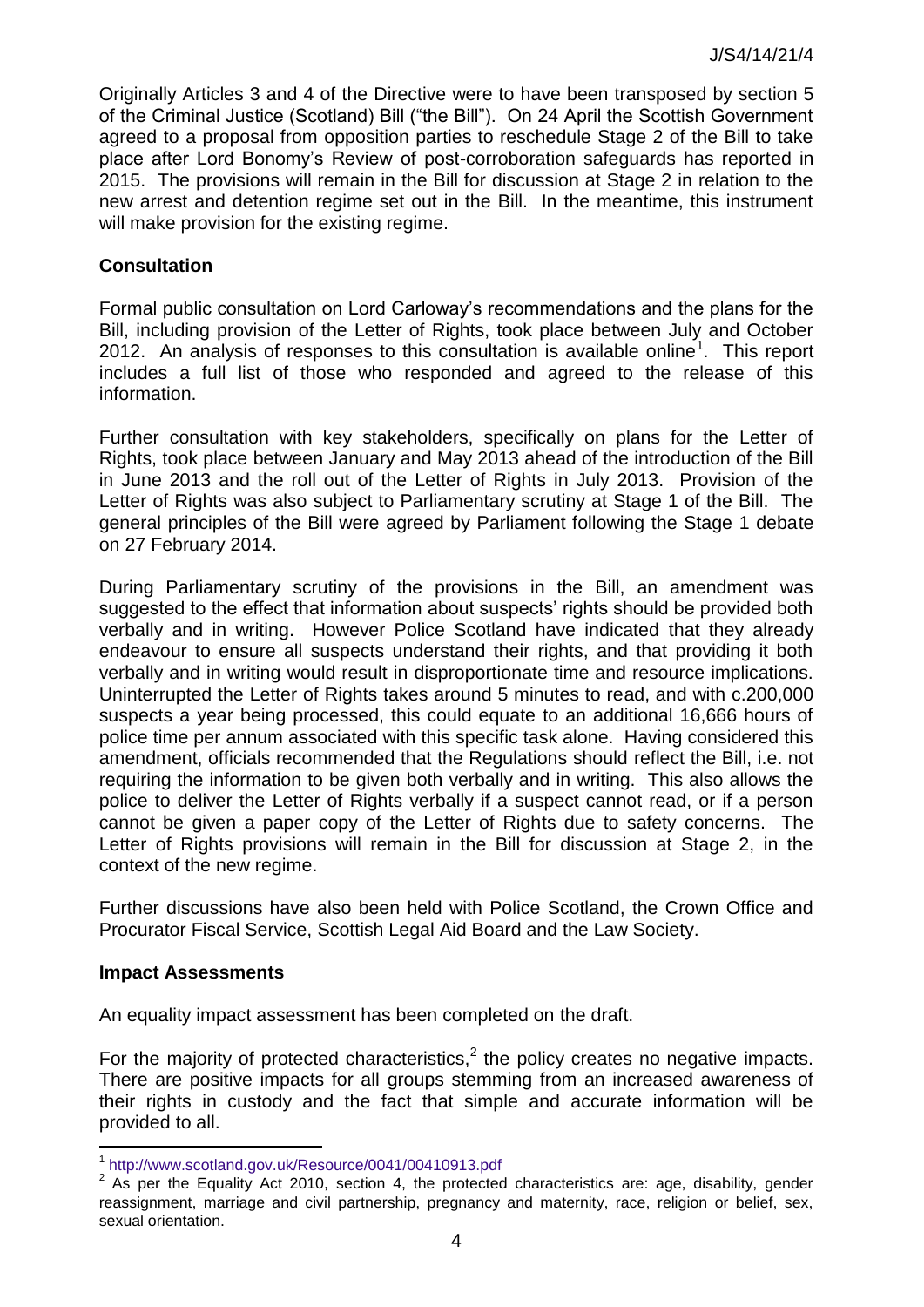Further work is required for full benefits to be received by: 1) some children and young people; 2) those with learning difficulties and some disabilities; 3) those whose first or only language is not English.

With regards to the first two categories above, work is underway to improve accessibility, informed though on-going consultation with stakeholder groups. For the third category, the current non-statutory Letter has been made available in 34 languages, and the Scottish Government will continue to assess the need for additional translations.

#### **Financial Effects**

The Cabinet Secretary for Justice confirms that no BRIA is necessary as the instrument has no financial effects on the Scottish Government, local government or on business.

This instrument will have a small financial impact on the Scottish Police Authority (SPA), as the police will have to provide a Letter of Rights to all suspected or accused persons in police custody, unless there are particular reasons not to do so. Anticipated costs for the production of English language version of the Letter of Rights agreed with Police Scotland is £6,000 per annum for 200,000 copies of double sided A4 with two columns of print per page. Additional costs for desktop, ad hoc printing for non-English language versions are unlikely to exceed £1,000 per annum.

Police Scotland have confirmed that they do not expect the Regulations to create any further substantial costs. Total estimated SPA costs for the Letter of Rights are therefore £7,000 per annum and £2,000 initial costs. These costs were included in the Bill's financial memorandum<sup>3</sup>, which the Finance Committee considered and reported on in November 2013<sup>4</sup>.

Scottish Government Justice Directorate 2 June 2014

<sup>-&</sup>lt;br>3 [http://www.scottish.parliament.uk/S4\\_Bills/Criminal%20Justice%20\(Scotland\)%20Bill/b35s4-introd](http://www.scottish.parliament.uk/S4_Bills/Criminal%20Justice%20(Scotland)%20Bill/b35s4-introd-en.pdf)[en.pdf](http://www.scottish.parliament.uk/S4_Bills/Criminal%20Justice%20(Scotland)%20Bill/b35s4-introd-en.pdf)

<sup>4</sup> <http://www.scottish.parliament.uk/parliamentarybusiness/CurrentCommittees/71208.aspx>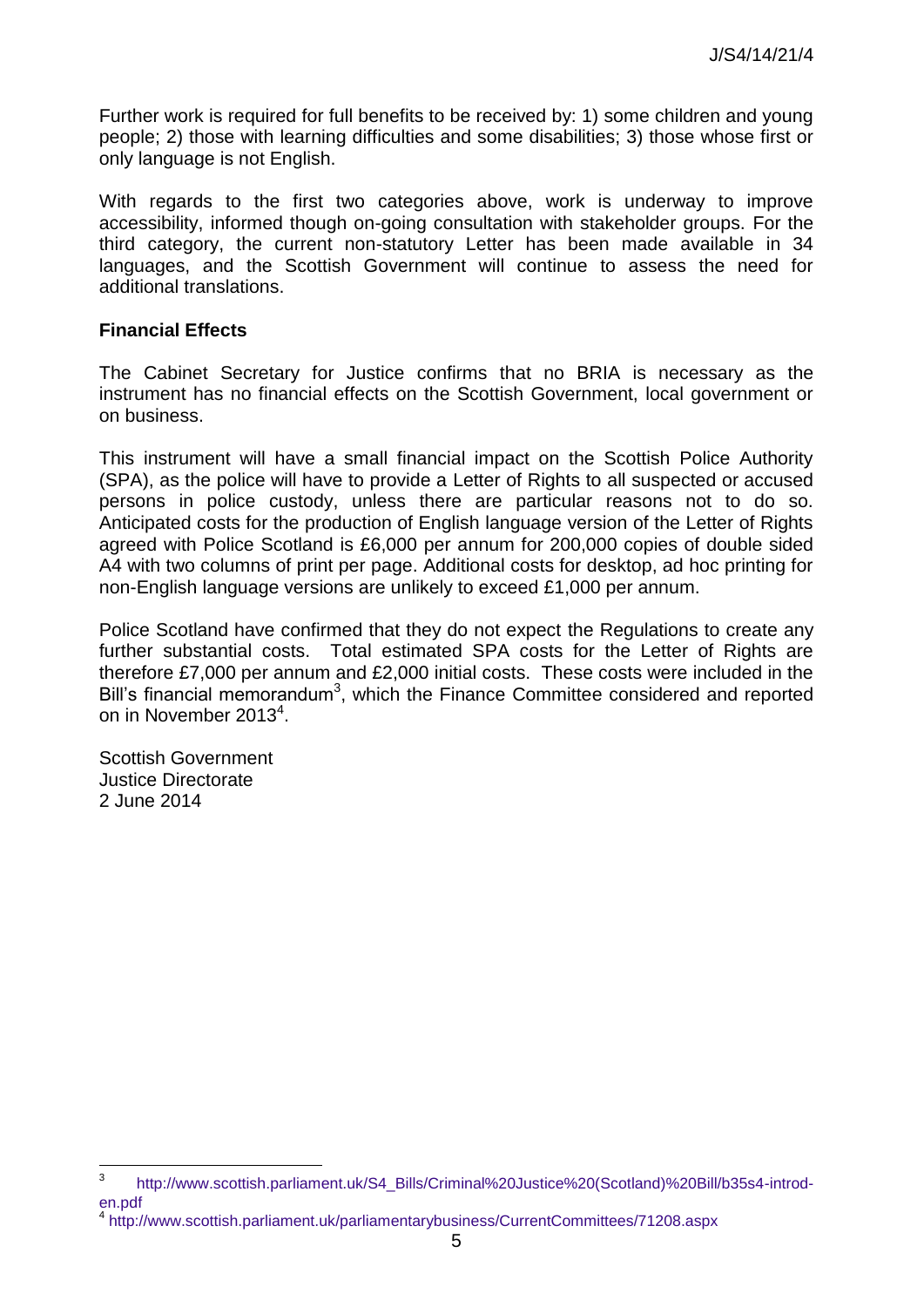### *Extract from the Delegated Powers and Law Reform Committee 44th Report 2014*

**Right to Information (Suspects and Accused Persons) (Scotland) Regulations 2014 (SSI 2014/159)** *(Justice Committee)*

1. The Regulations implement (in part) Directive 2012/13/EU on the right to information in criminal proceedings ("the Directive").

2. In particular, the Regulations require—

(a) that persons in police custody are provided with information about their rights, verbally or in writing, as required to satisfy the requirements of Articles 3 and 4 of the Directive;

(b) that a person held in police custody can access any documents held by constables of the Police Service of Scotland or members of police staff which are essential to challenging effectively the lawfulness of their arrest and detention, as required to satisfy Article 7(1) of the Directive;

(c) the chief constable to publish guidance describing the documents that are accessible, how requests must be handled, and how a person can obtain a review of any failure or refusal to make such documents available.

3. The Regulations were brought into force on 6 June 2014.

4. In considering the instrument, the Committee asked the Scottish Government for an explanation of certain matters. The correspondence is reproduced in the Appendix.

5. The Scottish Government provided a letter to the Presiding Officer explaining the failure to comply with Section 28(2) of the Interpretation and Legislative Reform (Scotland) Act 2010, in respect of the breach of the "28 day rule" between the date of laying the instrument and the date when it is brought into force. The correspondence is reproduced at Annex B. The instrument was made on 4 June, laid on 5 June, and was brought into force on 6 June.

6. The Committee reports the breach of the "28 day rule" between the date of laying of the instrument before Parliament and its coming into force date, as a matter of course. This breach does not affect the validity of the Regulations. The Committee accepts the reasons which have been provided by the Scottish Government for the breach of the rule in this instance, as explained below.

### *Regulation 3(2)*

7. The Committee also determined to draw the effect of regulation 3(2), and the Scottish Government's response to the Committee on that paragraph, to the attention of the Justice Committee, as the lead committee for the instrument. Regulation 3(2) transposes into Scots law certain provisions of the Directive:

8. Article 3.1 of the Directive provides that Member States shall ensure that suspects or accused persons are provided promptly with information concerning at least the procedural rights set out in the Article, as they apply under national law, in order to allow for those rights to be exercised effectively.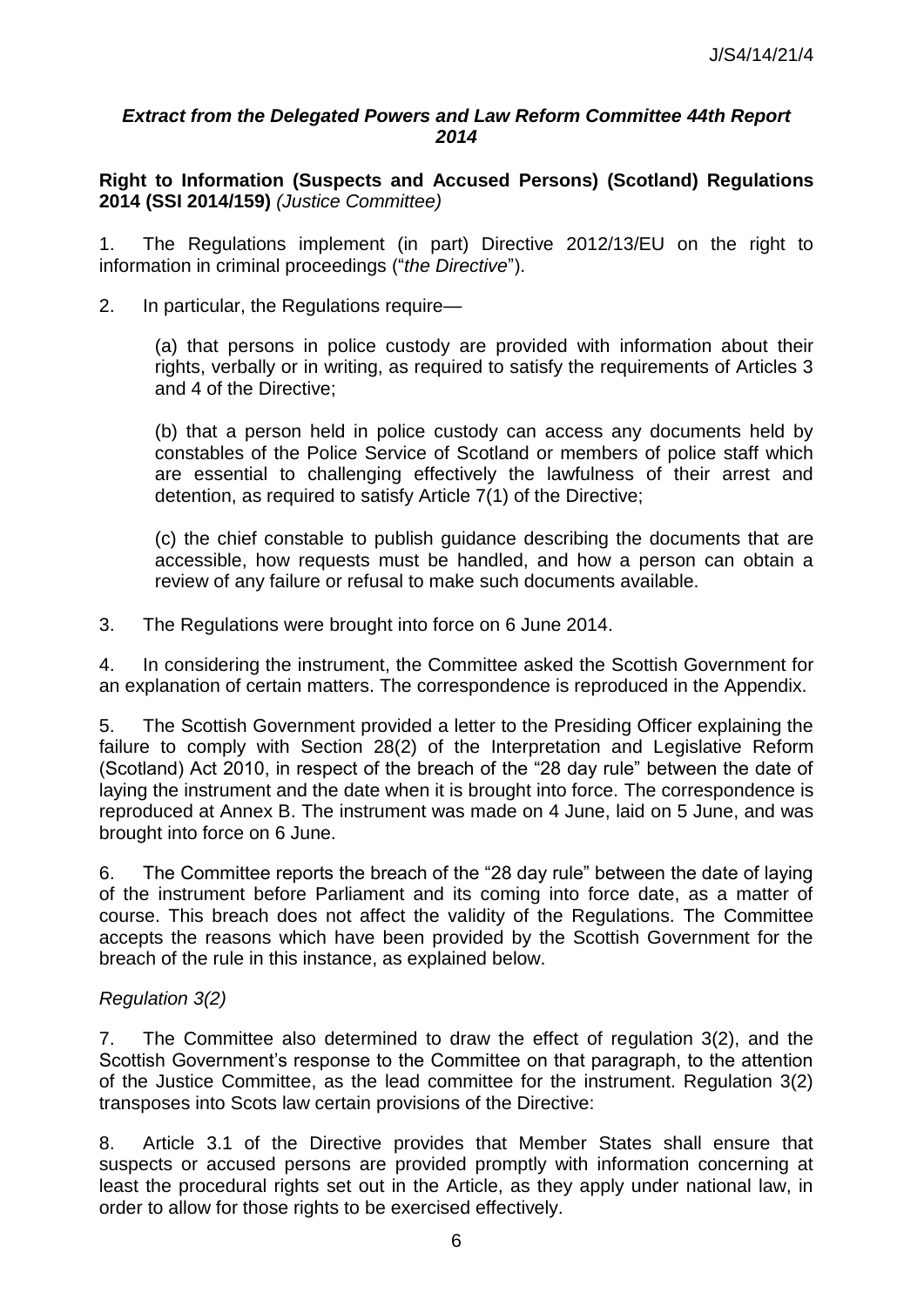9. Article 4.1 provides that the States shall ensure that suspects or accused persons who are arrested or detained are provided promptly with a written Letter of Rights.

10. The Scottish Government has acknowledged in its response that the Directive envisages an element of discretion in the timing of providing the information, through the use of a "back-stop provision". Recital (19) of the preamble to the Directive provides – "The competent authorities should inform suspects or accused persons promptly of those rights, as they apply under national law, which are essential to safeguarding the fairness of the proceedings, either orally or in writing, as provided for by this Directive. In order to allow the practical and effective exercise of those rights, the information should be provided promptly in the course of the proceedings and at the latest before the first official interview of the suspect or accused person by the police or by another competent authority". (The preamble is not part of the operative provisions of the Directive.)

11. Paragraph (1) of regulation 3 of these Regulations provides that paragraph (2) applies to a person who is in police custody. Regulation 3(2) provides that a person in police custody must be provided "as soon as reasonably practicable" with such information (verbally or in writing) as is necessary to satisfy the requirements of Articles 3 and 4. This therefore elaborates upon the wording used in the Directive.

12. The Committee accepts that this particular elaboration of the wording is permissible, to give effect to the transposition of the relevant provisions of the Directive. However the response from the Scottish Government indicates that the wording in regulation 3(2), as to the timing requirement, is based on practical considerations. The Scottish Government's response explains that in practice, there are difficulties with providing every arrested person with a Letter of Rights (as Article 4 of the Directive requires) in situ on arrest, depending on the situation. "In most cases the arrested or detained person will receive a copy of the Letter of Rights when they are taken to a police station.‖

13. The Scottish Government therefore decided to use "as soon as reasonably practicable‖ within regulation 3(2). The Scottish Government's response states that: ―(t)his requires the police to provide the information as soon as they are able to do so and, in practice, the letter will be issued in advance of any interview taking place… once the person arrives at the police station following arrest or detention. Under current law, a person arrested or detained is taken as quickly as practicable thereafter to a police station."

14. Accordingly the Scottish Government has considered that there is no need to specify a "back-stop" deadline date for the provision of the Letter of Rights. The Scottish Government's response states that: "(t)he Regulations do not specify a time limit for the provision of the information because, as a matter of practice, a suspect will not be interviewed before the Letter of Rights is provided…. Ultimately this means that every person who is arrested or detained will be taken to the police station before being interviewed."

15. **The Committee accordingly draws the instrument to the attention of the Parliament on the reporting ground (j), as the requirements of section 28(2) of the Interpretation and Legislative Reform (Scotland) Act 2010 have not been complied with.**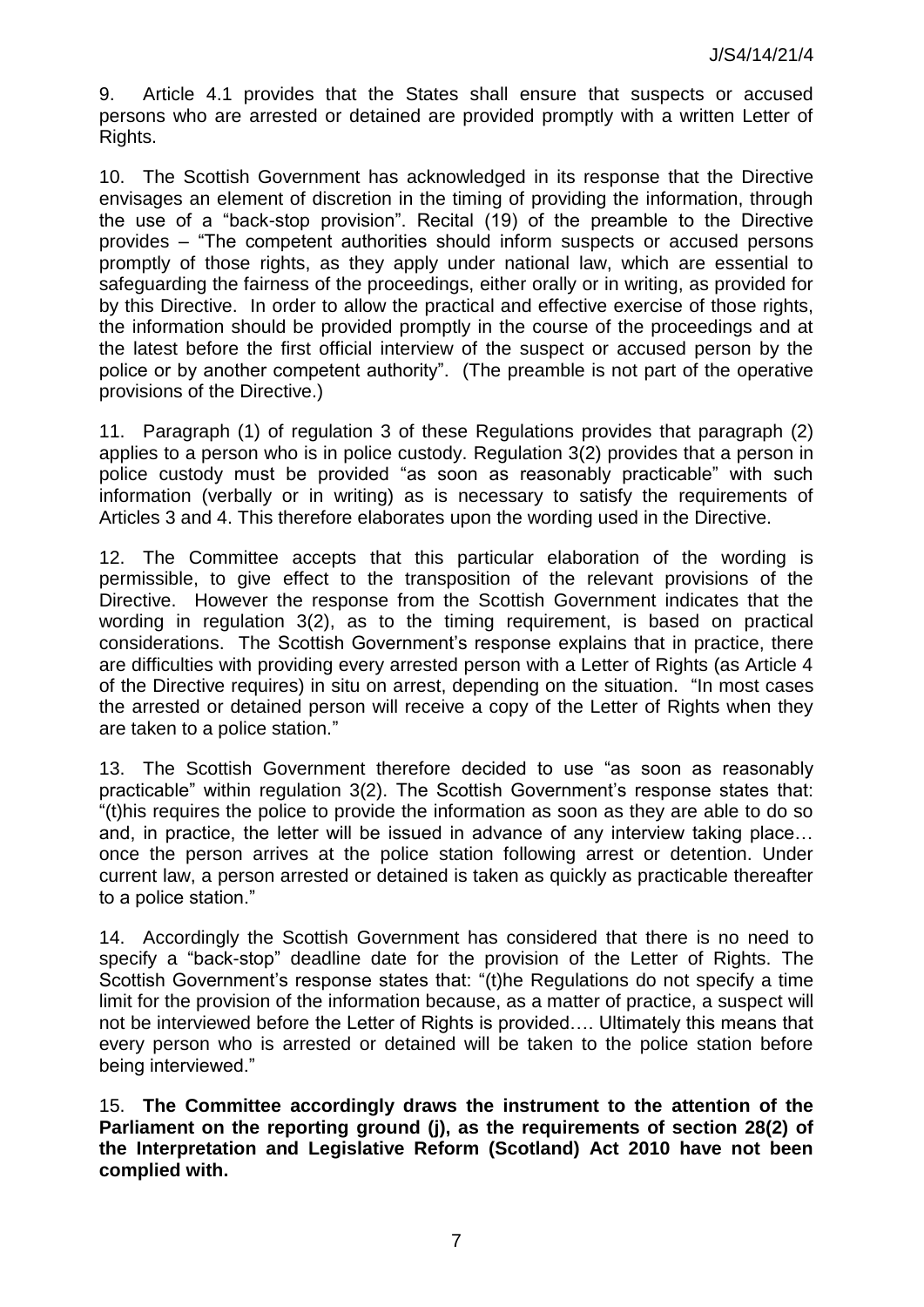16. **However, the Committee accepts the reasons provided by the Scottish Government for the breach of the "28 day rule" in this instance. The Scottish Government has explained that the Regulations have been prepared and are proposed to be brought into force as quickly as possible, to transpose urgently into Scots law certain provisions of the Directive 2012/13/EU on the right to information in criminal proceedings ("the Directive"). This follows the rescheduling of Stage 2 of the Criminal Justice (Scotland) Bill into 2015, as originally certain provisions of that Directive were to be transposed by the Bill.** 

17. **The Committee also draws the terms of regulation 3(2), and the Scottish Government's response to the Committee which explains the effect of that paragraph, to the attention of the Justice Committee.** 

18. **Regulation 3(2) provides that a person in police custody must be provided "as soon as reasonably practicable" with such information as is necessary to satisfy the requirements of Articles 3 and 4 of the Directive.** 

19. **The Government has acknowledged in its response that the terms of the Directive envisage an element of discretion in the timing of providing the information, through the use of a "back-stop provision". Recital (19) of the preamble to the Directive refers to "at the latest before the first official interview of the suspect or accused person by the police or by another competent authority". Articles 3.1 and 4.1 of the Directive provide that the information should be provided "promptly".** 

20. **The Committee accordingly draws to the attention of the Justice Committee that regulation 3 does not make provision for that latest timing, which is referred to within the preamble to the Directive. The Scottish Government has explained in its response that the Regulations do not specify a time limit for the provision of the information because, as a matter of practice, a suspect will not be interviewed before a Letter of Rights under Article 4 of the Directive is provided to the person.**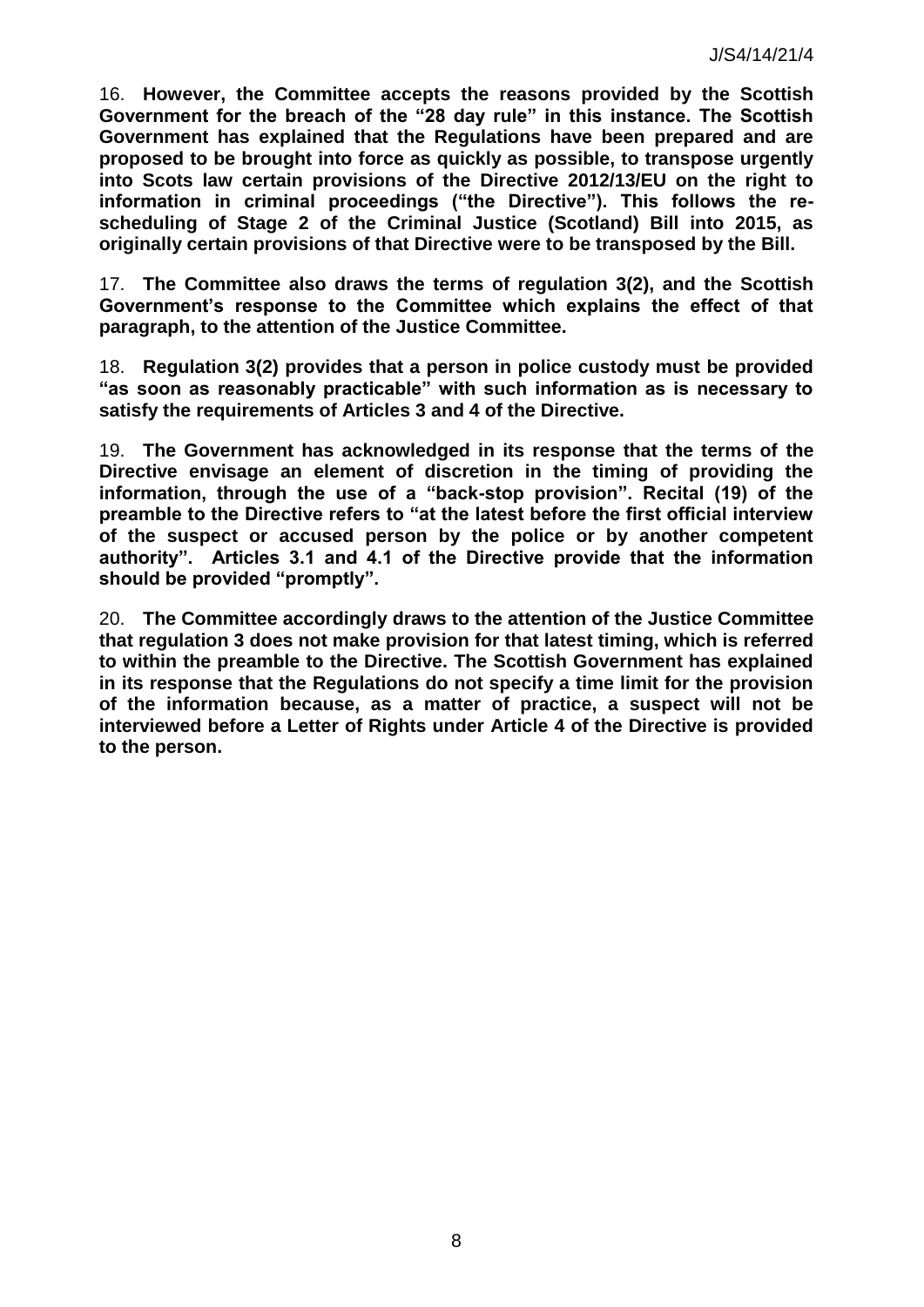## **Appendix**

## **Right to Information (Suspects and Accused Persons) (Scotland) Regulations 2014 (SSI 2014/159)**

### **On 13 June 2014, the Scottish Government was asked:**

Article 3.1 of Directive 2012/13/EU on the right to information in criminal proceedings provides that Member States shall ensure that suspects or accused persons are provided promptly with information concerning at least the procedural rights set out in the Article, as they apply under national law, in order to allow for those rights to be exercised effectively. Article 4.1 provides that the States shall ensure that suspects or accused persons who are arrested or detained are provided promptly with a written Letter of Rights. It appears that "promptly" for these purposes is not further defined in the Directive. We note that an explanatory note to the Directive states- "In order to allow the practical and effective exercise of those rights, the information should be provided promptly in the course of the proceedings and at the latest before the first official interview of the suspect or accused person by the police or by another competent authority" (Para (19) of document reference PE-CONS 78/3/11 REV 3). ("Promptly" is defined in the Oxford English Dictionary online edition as meaning "in a prompt manner; readily, quickly; at once, without delay; directly, forthwith, there and then.‖)**.** 

(a) Regulation 3 of this instrument (which transposes Articles 3 and 4 into domestic law) provides that a person in police custody must be provided as soon as reasonably practicable with such information (verbally or in writing) as is necessary to satisfy the requirements of Articles 3 and 4.

As it does not appear to be explained in the explanatory note or other documents submitted with the instrument, please explain why the instrument does not adopt the word "promptly" as used in the Directive, and why it has been considered that the requirement to provide the information "as soon as reasonably practicable" properly transposes and implements the requirements in Articles 3.1 and 4.1?

(b) Please clarify why the Regulations do not provide for any time limit for the provision of information before the first interview of the suspect or accused, as mentioned above?

### **The Scottish Government responded as follows:**

(a) The terms of the Directive require a person to be given the relevant information "promptly in the course of the proceedings and at the latest before the first official interview of the suspect or accused person by the police or by another competent authority". Although this suggests that the information should be given without delay, the terms of the Directive clearly envisage some element of discretion in timings through the use of a back-stop provision ("at the latest before... interview" – recital 19).

In practice, there are difficulties with providing every arrested person with a letter of rights in situ on arrest. In high-pressure situations, such as riots for example, it would not be appropriate for the police to devote significant amounts of time to ensuring each person arrested is immediately provided with a letter of rights, and explaining its contents. Similarly the police may not be able to cater for the needs of every individual arrested – where, for example, a detained person speaks a language for which a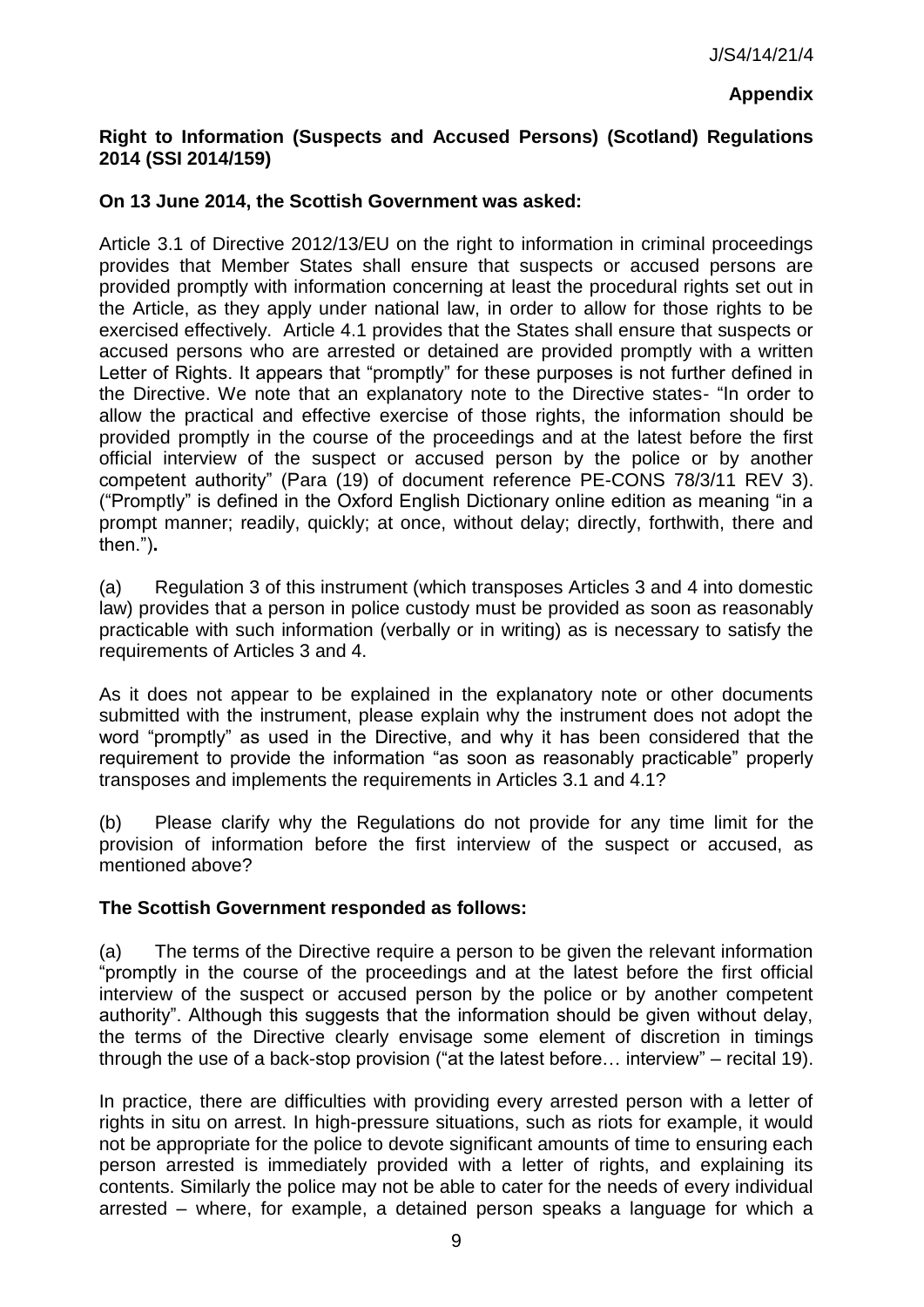translation of the letter is not readily available. In most cases the arrested or detained person will receive a copy of the letter of rights when they are taken to a police station.

In recognition of the fact that it may not be possible to provide a letter of rights immediately on arrest, and to avoid the suggestion that the law requires this, the decision was taken to use "as soon as reasonably practicable" as the formulation for the regulations. This requires the police to provide the information as soon as they are able to do so and, in practice, the letter will be issued in advance of any interview taking place (see further below) once the person arrives at the police station following arrest or detention. Under current law, a person arrested or detained is taken as quickly as practicable thereafter to a police station.

 $(b)$  As set out above, the requirement for the information to be provided "as soon as reasonably practicable" will ensure that all suspects and accused persons will be provided with a letter of rights on arrival at the police station, and certainly before any interview takes place. Accordingly, the Scottish Government considers that there is no need to specify a back-stop for the provision of the letter.

The Regulations do not specify a time limit for the provision of the information because, as a matter of practice, a suspect will not be interviewed before the letter of rights is provided. Where a suspect is arrested or detained, they are thereafter taken to a police station. Interviews are not conducted at the locus. Ultimately this means that every person who is arrested or detained will be taken to the police station before being interviewed.

On arrival at the police station, and before any interview can commence, an arrested or detained person is presented at the charge bar and a custody officer evaluates the basis for the person's continued detention or arrest. At this stage, the person is given information about their rights in custody and a copy of the letter of rights is given. The relevant process incorporates a prompt to the custody officer to ensure that the letter is provided in every case. The letter of rights has been provided on a non-statutory basis since July 2013 – this practice is now well-embedded in the Police Service of Scotland.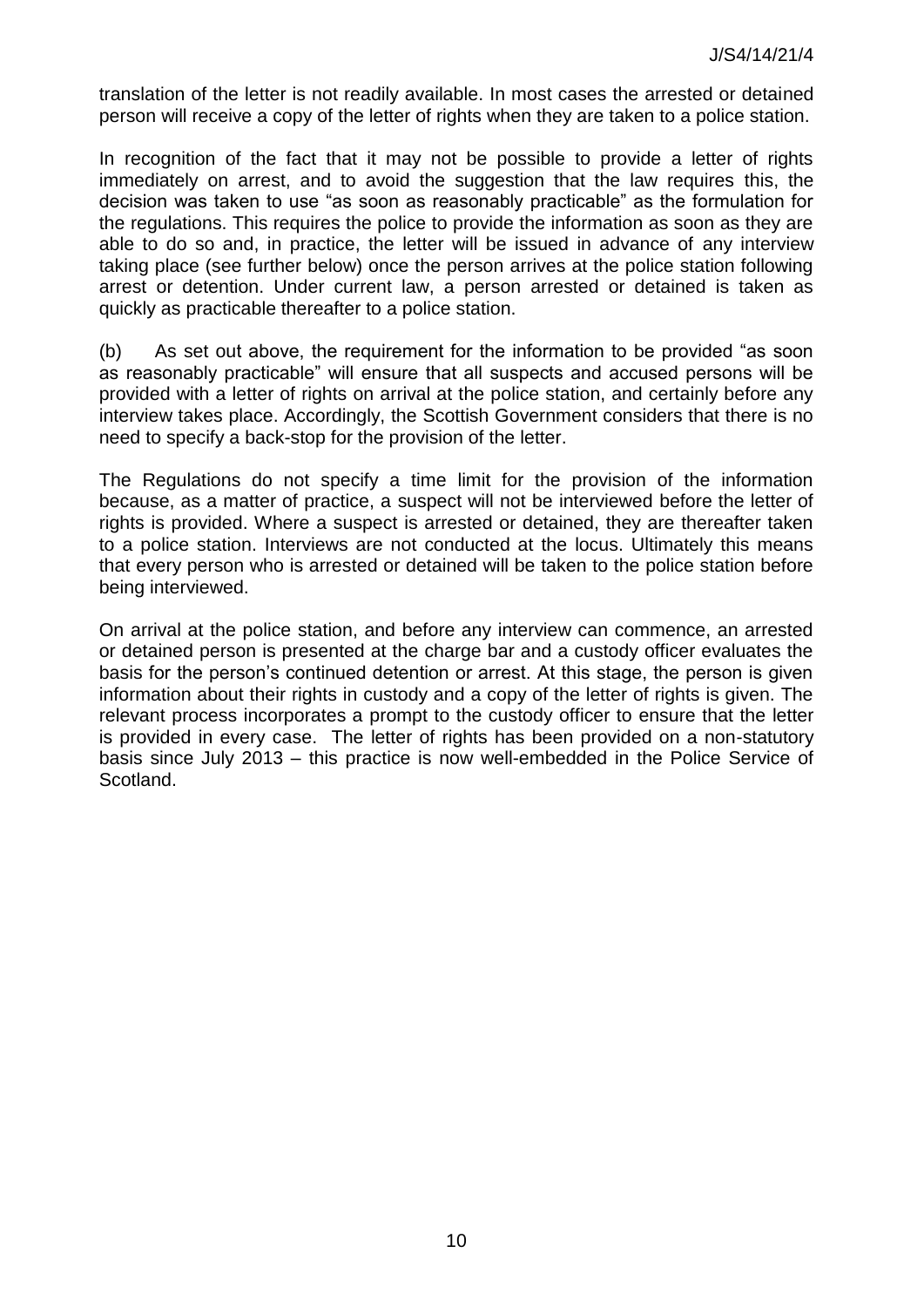#### **Reasons for breach of laying requirements under section 28(2) of the Interpretation and Legislative Reform (Scotland) Act 2010 - Letter to Presiding Officer**

The Right to Information (Suspects and Accused Persons) (Scotland) Regulations 2014, SSI 2014/159 was made by the Scottish Ministers under section 2(2) of the European Communities Act 1972 on 4 June 2014. It is being laid before the Scottish Parliament today, 5 June 2014 and comes into force on 6 June 2014.

Section 28(2) of the Interpretation and Legislative Reform (Scotland) Act 2010 (asp 10) has not been complied with. I am writing to explain why it has not been possible in this case to meet the 28 day requirement, in accordance with section 31(3) of that Act.

This SSI transposes Articles 3, 4, 7(1) and 7(5) of EU Directive 2012/13/EU on the right to information in criminal proceedings. This Directive lays down rules that will ensure that suspects are provided with timely information about procedural rights. In particular, the relevant Articles require that a "Letter of Rights" be given to every suspect in a police station who is arrested or detained, conveying information about the right of access to a lawyer, entitlement to legal aid, right of access to materials of the case in order to challenge their arrest or detention, etc. Member states are required to implement this Directive by 2 June 2014.

#### **Background**

Originally Articles 3 and 4 of the Directive were to have been transposed by section 5 of the Criminal Justice (Scotland) Bill (‗the Bill'). This would have achieved transposition by early August, but in the context of creating a new arrest system, this was considered an acceptable delay.

On 24 April the Scottish Government agreed to a proposal from opposition parties to reschedule Stage 2 of the Bill to take place after Lord Bonomy's Review of post-corroboration safeguards has reported in 2015. The provisions will remain in the Bill, and when Stage 2 commences, Parliament will have the opportunity to debate and amend these provisions in relation to the new regime. In the meantime, it is necessary to make provision for the existing regime.

As regards Articles 7(1) and 7(5), following discussions with COPFS and Police Scotland we are confident that current police practice largely complies with the requirements, however in order to ensure clear transposition of the Directive we also need to make provisions for these Articles in the Regulations. Other Articles of the Directive are satisfied by existing statutory and common law provisions.

We have therefore prepared regulations under the European Communities Act 1972 to transpose these obligations as quickly as possible. The regulations will be laid on 4 June 2014 and will come into force on 5 June, which will still fall short of the strict transposition deadline by three days. We regret that it is necessary to break the 28 day requirement in order to ensure full compliance with minimal further delay.

> **Elspeth MacDonald, Deputy Director, Criminal Justice Division 5 June 2014**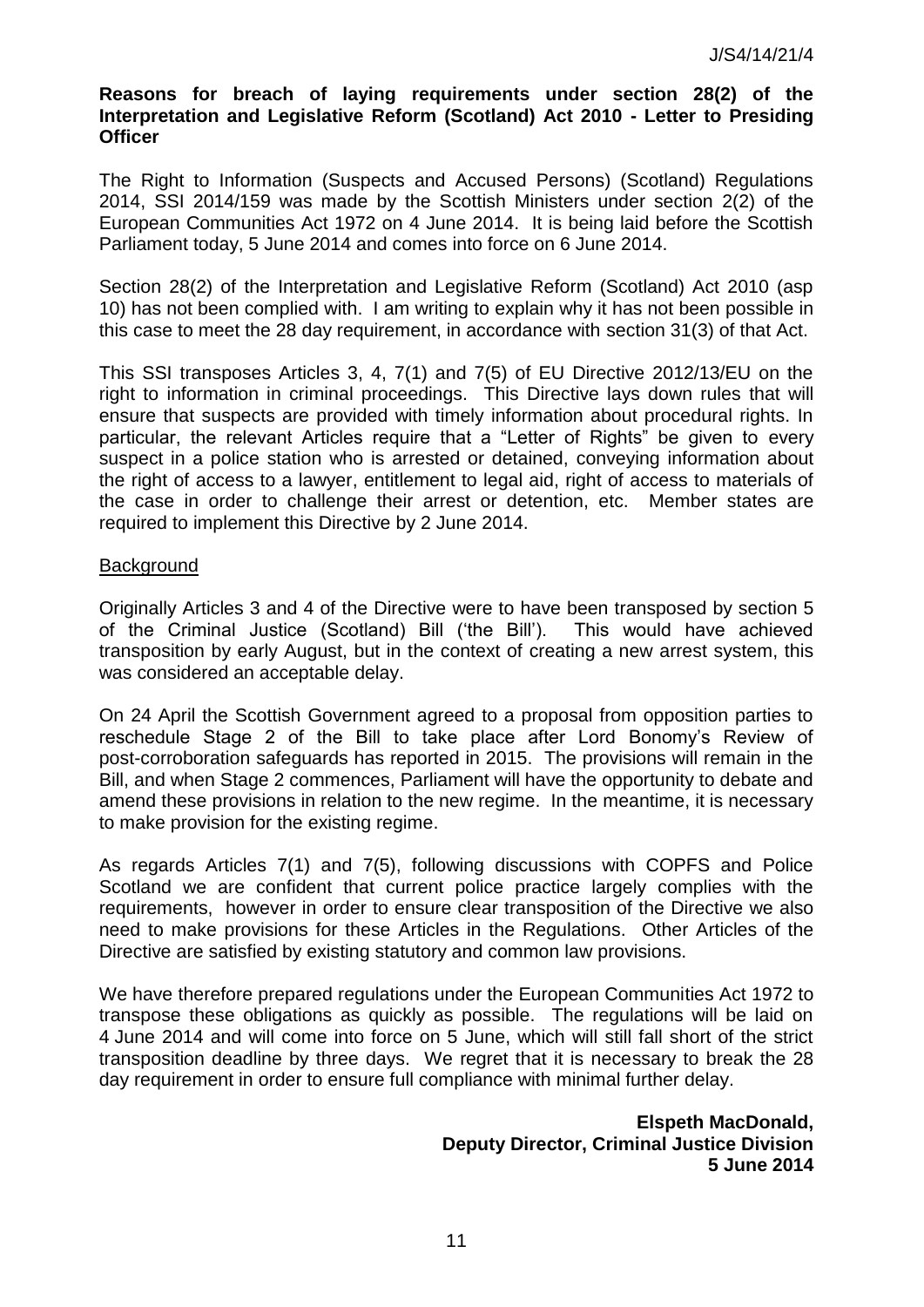# **ANNEXE A**

### **Negative instruments: procedure**

Negative instruments are instruments that are "subject to annulment" by resolution of the Parliament for a period of 40 days after they are laid. All negative instruments are considered by the Delegated Powers and Law Reform Committee (on various technical grounds) and by the relevant lead committee (on policy grounds).

Under Rule 10.4, any member (whether or not a member of the lead committee) may, within the 40-day period, lodge a motion for consideration by the lead committee recommending annulment of the instrument.

If the motion is agreed to by the lead committee, the Parliamentary Bureau must then lodge a motion to annul the instrument to be considered by the Parliament as a whole. If that motion is also agreed to, the Scottish Ministers must revoke the instrument.

Each negative instrument appears on the Justice Committee's agenda at the first opportunity after the Delegated Powers and Law Reform Committee has reported on it. This means that, if questions are asked or concerns raised, consideration of the instrument can usually be continued to a later meeting to allow the Committee to gather more information or to invite a Minister to give evidence on the instrument. In other cases, the Committee may be content simply to note the instrument and agree to make no recommendations on it.

#### **Guidance on subordinate legislation**

Further guidance on subordinate legislation is available on the Delegated Powers and Law Reform Committee's web page at:

[http://www.scottish.parliament.uk/parliamentarybusiness/CurrentCommittees/64215.as](http://www.scottish.parliament.uk/parliamentarybusiness/CurrentCommittees/64215.aspx) [px](http://www.scottish.parliament.uk/parliamentarybusiness/CurrentCommittees/64215.aspx)